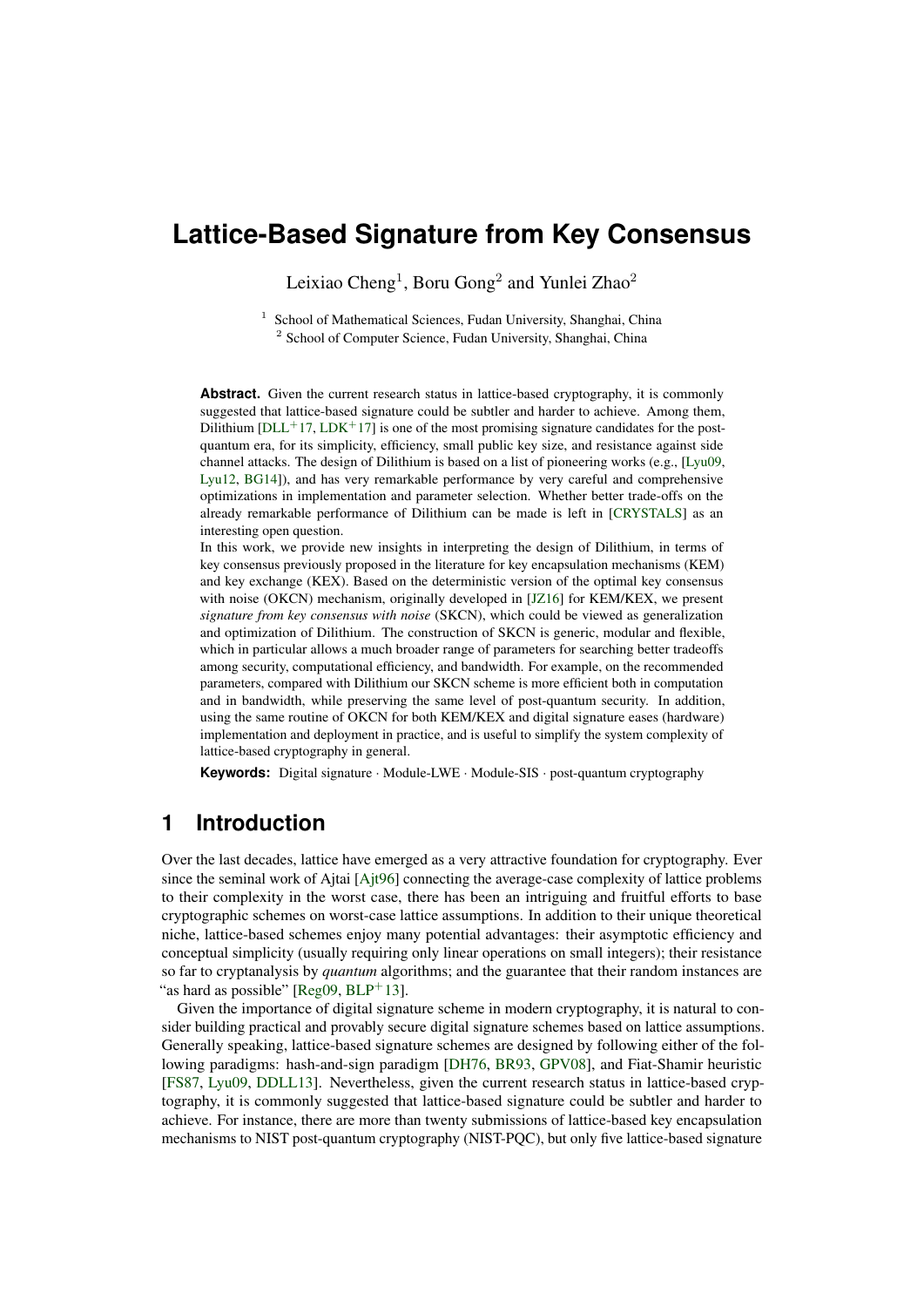submissions [\[NIST\]](#page-16-6). Among them, Falcon  $[PFH<sup>+</sup>17]$  $[PFH<sup>+</sup>17]$ , and pqNTRUSign [\[ZCHW17\]](#page-17-2) follow the hash-and-sign paradigm; Dilithium [ $DLL+17$ ] and qTESLA [\[BAA](#page-15-7)+17] follow the Fiat-Shamir heuristic. Now, Dilithium [\[DLL](#page-15-0)+17], qTESLA [\[BAA](#page-15-7)+17] and Falcon [\[PFH](#page-17-1)+17] are in the second round submissions of NIST-PQC.

In this work, we focus on the study of Dilithium  $[DL+17, LDK+17]$  $[DL+17, LDK+17]$  $[DL+17, LDK+17]$ . Dilithium is one of the best lattice-based signature schemes that follow the Fiat-Shamir paradigm, and is one of the most promising lattice-based signature candidates. Some salient features of Dilithium include: simplicity (both for the algorithmic design and for the algebraic structure of the underlying lattice), efficiency, small public key size, and resistance against side channel attacks. Its design is based on a list of pioneering works (e.g., [\[Lyu09,](#page-16-1) [Lyu12,](#page-16-2) [BG14\]](#page-15-1) and more), with very careful and comprehensive optimizations in implementation and parameter selection. Whether better trade-offs on the already remarkable performance of Dilithium can be made is left in [\[CRYSTALS\]](#page-15-2) as an interesting open question.

## **1.1 Our contributions**

In this work, we present generalization and optimization of Dilithium. This is enabled by new insights in interpreting the design of Dilithium, in terms of symmetric key consensus previously proposed in the literature for achieving key encapsulation mechanisms (KEM) and key exchange  $(KEX)$  [\[Reg09,](#page-17-0) [LPR10,](#page-16-7) [LP11,](#page-16-8) [DXL12,](#page-15-8) [Pei14,](#page-16-9) [BCD](#page-15-9)<sup>+</sup>16, [JZ16\]](#page-16-3). Based on the deterministic version of the optimal key consensus with noise (OKCN) mechanism, originally developed in [\[JZ16\]](#page-16-3) for highly practical KEM/KEX schemes, we present *signature from key consensus with noise* (SKCN). The construction of SKCN is generic, modular and flexible, which in particular allows a much broader range of parameters.

We made efforts to thoroughly search and test a large set of parameters in order to achieve better trade-offs among security, efficiency, and bandwidth. On the recommended parameters, compared with Dilithium our SKCN scheme is more efficient both in computation and in bandwidth, while preserving the same level of post-quantum security. This work also further justifies and highlights the desirability of OKCN, originally developed in [\[JZ16\]](#page-16-3) for highly practical KEM/KEX, as the same routine can be used for both KEM/KEX and digital signature, which eases (hardware) implementation and deployment in practice, and is useful to simplify the system complexity of lattice-based cryptography in general.

## **2 Preliminaries**

For any real number  $x \in \mathbb{R}$ , let  $|x|$  denote the largest integer that is no more than *x*, and  $|x| :=$  $|x+1/2|$ . For any  $i, j \in \mathbb{Z}$  such that  $i < j$ , denote by  $[i, j]$  the set of integers  $\{i, i+1, \cdots, j-1, j\}$ . For the positive integers  $r, \alpha > 0$ , let  $r \mod \alpha$  denote the unique integer  $r' \in [0, \alpha - 1]$  such that  $\alpha \mid (r'-r)$ , and let  $r \mod \pm \alpha$  denote the unique integer  $r'' \in \left[-\left\lfloor \frac{\alpha-1}{2} \right\rfloor, \left\lfloor \frac{\alpha}{2} \right\rfloor \right]$  such that  $\alpha \mid (r'' - r)$ . For a positive integer *q* and an element  $x \in \mathbb{Z}_q$ , we write  $||x||_{\infty}$  for  $|x \mod{\pm q}|$ , and let  $|x|_q$  denote the absolute value of  $x \mod^{\pm} q$ . For every  $a = \sum_{i=0}^{n-1} a_i \cdot x^i \in \mathcal{R}_q$ ,  $a_i \in \mathbb{Z}_q$ ,  $\text{define Power2Round}_{q,d}\left(a\right) \overset{\text{def}}{=} \sum a_i' \cdot x^i, \text{where } a_i' \overset{\text{def}}{=} \left(a_i - \left(a_i \bmod^{\pm} 2^d\right)\right) / 2^d.$ 

For a finite set *S*, |*S*| denotes its cardinality, and  $x \leftarrow S$  denotes the operation of picking an element uniformly at random from the set *S*. We use standard notations and conventions below for writing probabilistic algorithms, experiments and interactive protocols. For an arbitrary probability distribution D, the notation  $x \leftarrow D$  denotes the operation of picking an element according to the pre-defined distribution D. We say that a positive function  $f(\lambda) > 0$  is *negligible* in  $\lambda$ , if for every *c* > 0 there exists a positive  $\lambda_c$  > 0 such that  $f(\lambda) < 1/\lambda^c$  for all  $\lambda > \lambda_c$ .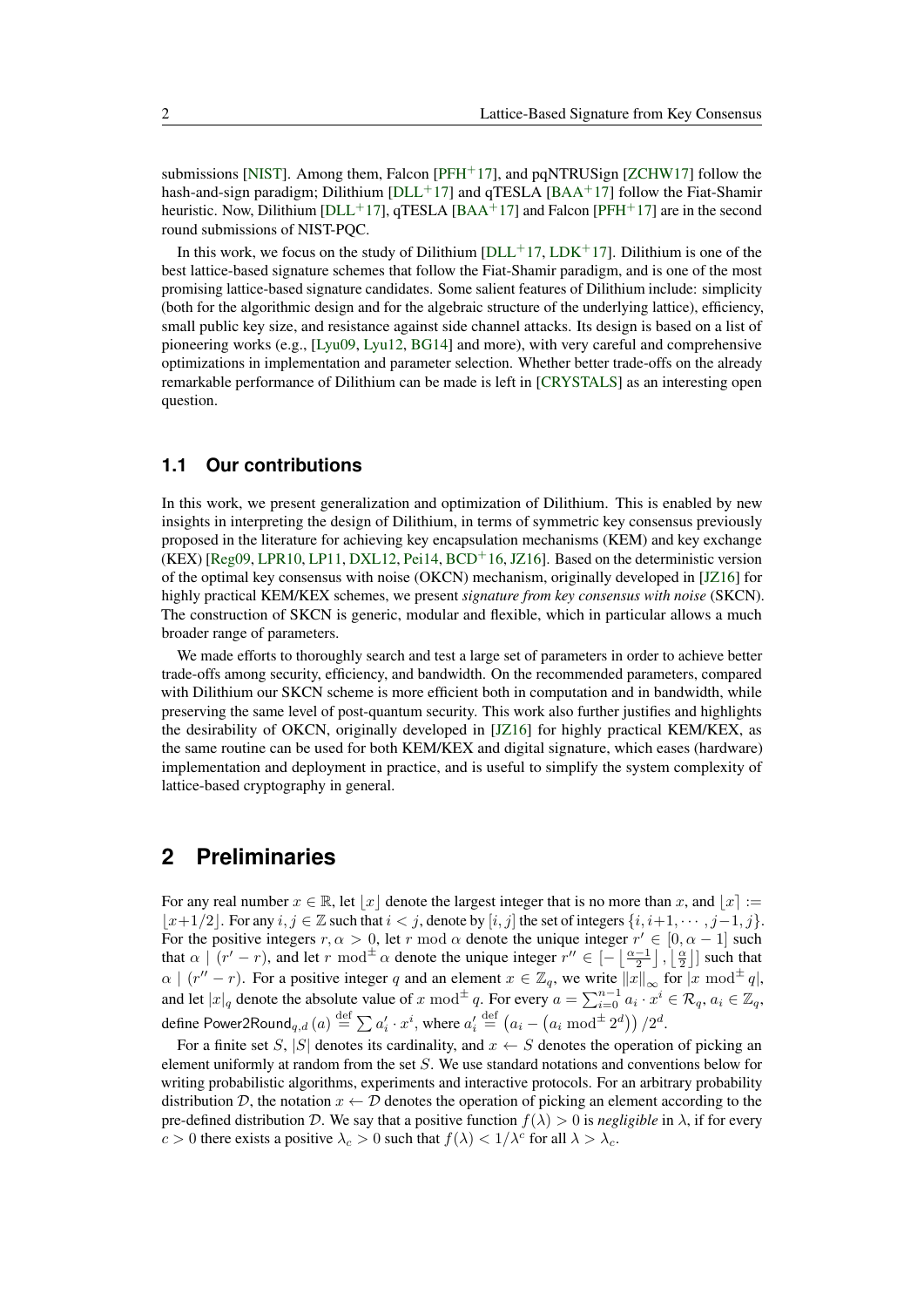#### **2.0.1 Digital signature scheme**

A digital signature scheme Π consists of three probabilistic polynomial-time algorithms(KeyGen*,* Sign*,* Verify). KeyGen is the key generation algorithm that, on input the security parameter  $1^{\lambda}$ , outputs (pk, sk). Sign is the signing algorithm that, on input the secret key sk as well as the message  $\mu \in \{0,1\}^*$ to be signed, outputs the signature  $\sigma$ . Verify is the *deterministic* verification algorithm that, on input the public key pk as well as the message/signature pair  $(\mu, \sigma)$ , outputs  $b \in \{0, 1\}$ , indicating whether it accepts the incoming  $(\mu, \sigma)$  as a *valid* one or not. We say a signature scheme  $\Pi = (KeyGen, Sign, Verify)$  is *correct*, if any sufficiently large  $\lambda$ , any  $(\mathsf{pk}, \mathsf{sk}) \leftarrow \mathsf{KeyGen}(1^{\lambda})$ and any  $\mu \in \{0, 1\}^*$ , it holds

$$
Pr[Verify(pk, \mu, Sign(sk, \mu)) = 1] = 1.
$$

#### **2.0.2 (S)EU-CMA**

The security for a signature scheme  $\Pi = (KeyGen, Sign, Verify)$ , is defined in the following security game between a challenger and an adversary *A*.

- Setup. Given  $\lambda$ , the challenger runs (pk, sk)  $\leftarrow$  KeyGen( $1^{\lambda}$ ). The public key pk is given to adversary *A*, whereas the secret key sk is kept in private.
- Challenge. Suppose *A* makes at most *q<sup>s</sup>* signature queries. Each signature query consists of the following steps: (1) *A* adaptively chooses the message  $\mu_i \in \{0, 1\}^*, 1 \leq i \leq q_s$ , based upon its entire view, and sends  $\mu_i$  to the signer; (2) Given the secret key sk as well as the message  $\mu_i$  to be signed, the challenger generates and sends back the associated signature, denoted  $\sigma_i$ , to A.
- Output. Finally, *A* outputs a pair of  $(\mu, \sigma)$ , and wins if (1) Verify(pk,  $\mu, \sigma$ ) = 1 and (2)  $(\mu, \sigma) \notin \{(\mu_1, \sigma_1), \cdots, (\mu_{q_s}, \sigma_{q_s})\}.$

We say the signature scheme Π is *strongly existentially unforgeable under adaptive chosenmessage attack*, if the probability that every p.p.t. attacker *A* wins in the foregoing game is negligible. A weaker model, *i.e.*, the EU-CMA model, could be define by requiring that *A* wins if and only if (1) Verify(pk,  $\mu$ ,  $\sigma$ ) = 1 and (2)  $\mu \notin {\mu_1, \mu_2, \cdots, \mu_{q_s}}$ . Then  $\Pi$  is called *(standard) existentially unforgeable under adaptive chosen-message attack*, if no efficient adversary can win in this weaker game with non-negligible probability.

#### **2.0.3 Module-LWE and Module-SIS**

In this work, we always have  $n = 256$  and  $q = 1952257$ . Also, let R and  $\mathcal{R}_q$  denote the rings  $\mathbb{Z}[x]/\langle x^n + 1 \rangle$  and  $\mathbb{Z}_q[x]/\langle x^n + 1 \rangle$ , respectively. For the element  $w = \sum_{i=0}^{n-1} w_i x^i \in \mathcal{R}$ , its  $\ell_{\infty}$ norm is defined as  $\|w\|_{\infty} := \max \|w_i\|_{\infty}$ . Likewise, for the element  $\mathbf{w} = (w_1, \dots, w_k) \in \mathcal{R}^k$ , its  $\ell_{\infty}$ -norm is defined as  $\|\mathbf{w}\|_{\infty} := \max_{i} \|w_i\|_{\infty}$ . In particular, when the other parameters are clear from the context, let  $S_\eta \subseteq \mathcal{R}$  denote the set of elements  $w \in \mathcal{R}$  such that  $\|w\|_{\infty} \leq \eta$ .

The hard problems underlying the security of our signature scheme are Module-LWE (MLWE), Module-SIS (MSIS) (as well as a variant of MSIS problem). They were well studied in [\[LS15\]](#page-16-10) and could be seen as a natural generalization of the Ring-LWE [\[LPR10\]](#page-16-7) and Ring-SIS problems [\[LM06,](#page-16-11) [PR06\]](#page-17-3), respectively. Fix the parameter  $\ell \in \mathbb{N}$ . The Module-LWE distribution (induced by  $\mathbf{s} \in \mathcal{R}_q^{\ell}$  is the distribution of the random pair  $(\mathbf{a}_i, b_i)$  over the support  $\mathcal{R}_q^{\ell} \times \mathcal{R}_q$ , where  $\mathbf{a}_i \leftarrow \mathcal{R}_q^{\ell}$ is taken uniformly at random, and  $b_i := \mathbf{a}_i^T \mathbf{s} + e_i$  with  $e_i \leftarrow S_\eta$  fresh for every sample. Given arbitrarily many samples drawn from the Module-LWE distribution induced by  $\mathbf{s} \leftarrow S^{\ell}_{\eta}$ , the (search) Module-LWE problem asks to recover s. And the associated Module-LWE assumption states that given  $A \leftarrow \mathcal{R}_q^{k \times \ell}$  and  $b := As + e$  where  $k = \text{poly}(\lambda)$  and  $(s, e) \leftarrow S_\eta^{\ell} \times S_\eta^k$ , no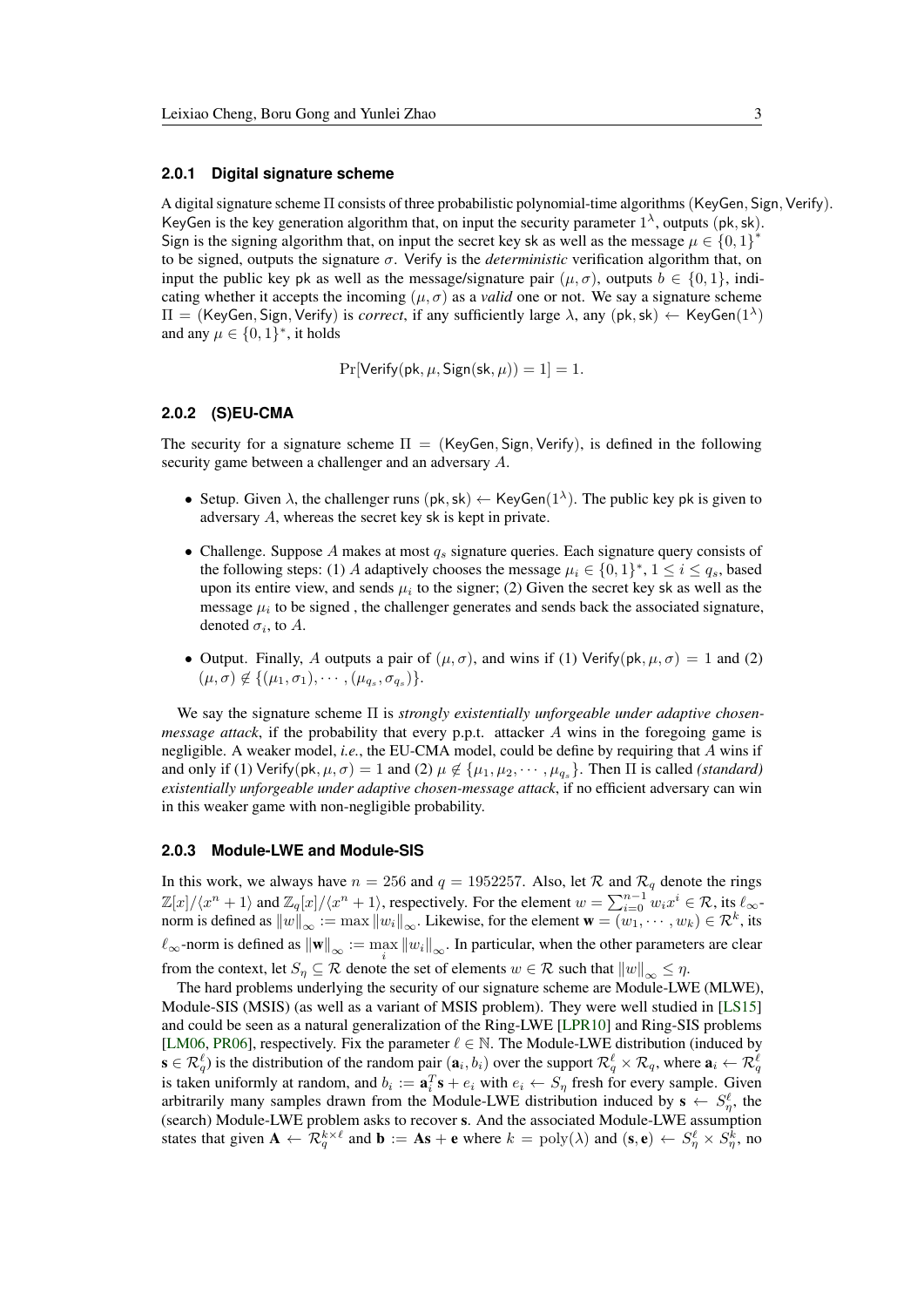efficient algorithm can succeed in recovering s with non-negligible probability, provided that the parameters are appropriately chosen.

Fix  $p \in [1, \infty]$ . Given  $A \leftarrow \mathcal{R}_q^{h \times \ell}$  where  $h = \text{poly}(\lambda)$ , the Module-SIS problem (in  $\ell_p$ -norm) parameterized by  $\beta > 0$  asks to find a "'short" yet nonzero pre-image  $\mathbf{x} \in \mathcal{R}_q^{\ell}$  in the lattice determined by A, *i.e.*,  $x \ne 0$ , A ·  $x = 0$  and  $||x|| \le \beta$ . And the associated Module-SIS assumption (in  $\ell_p$ -norm) states that no probabilistic polynomial-time algorithm can find a feasible pre-image x with non-negligible probability, provided that the parameters are appropriately chosen. In the literature, the module-SIS problem in *Euclidean* norm, *i.e.*, *p* = 2, is well-studied; nevertheless, in this work, we are mostly interested in the Module-SIS problem/assumption *in*  $\ell_{\infty}$ *-norm*, *i.e.*,  $p = \infty$ .

#### **2.0.4 Hashing**

As is in  $[DL+17, LDK+17]$  $[DL+17, LDK+17]$  $[DL+17, LDK+17]$ , when the other related parameters are clear from the context, for every positive integer  $w > 0$ , let  $B_w := \{x \in \mathcal{R} \mid ||x||_{\infty} = 1, ||x||_1 = w\} \subseteq \mathcal{R}$ . In this work, we always have  $w = 60$ , since the set  $B_{60} \subseteq \mathcal{R}$  is of size  $2^{60} \cdot \binom{n}{60} \approx 2^{256}$  (recall that  $n = 256$ by default in this work). Let  $H: \{0,1\}^* \to B_{60}$  be a hash function that is modeled as a random oracle in this work. In practice, to pick a random element in  $B_{60}$ , we can use an inside-out version of Fisher-Yates shuffle.

#### **2.0.5 Extendable Output Function**

The notion of extendable output function follows that of [\[DLL](#page-15-0)<sup>+</sup>17, [LDK](#page-16-0)<sup>+</sup>17]. An *extendable output function* Sam is a function on bit string in which the output can be extended to any desired length, and the notation  $y \in S := \text{Sam}(x)$  represents that the function Sam takes as input x and then produces a value *y* that is distributed according to the pre-defined distribution *S* (or according to the uniform distribution over the pre-defined set *S*). The whole procedure is *deterministic* in the sense that for a given *x* will always output the same *y*, *i.e.*, the map  $x \mapsto y$  is well-defined. For simplicity we always assume that the output distribution of Sam is perfect, whereas in practice it will be implemented by using some cryptographic hash functions (which are modelled as random oracle in this work) and produce an output that is *statistically close* to the perfect distribution.

## <span id="page-3-0"></span>**3 Building Tools of SKCN**

In this section, we first propose the notion of deterministic symmetric key consensus (DKC); then we construct and analyze a concrete DKC instance, *i.e.*, the deterministic symmetric key consensus with noise (DKCN), which is a variant of the optimal key consensus with noise (OKCN) scheme presented in [\[JZ16\]](#page-16-3). Based on DKCN, we then define several algorithms/tools, and develop some of their properties. These algorithms will serve as the building tools for our signature scheme to be introduced in Section [4.](#page-5-0)

Note that although all these algorithms/tools proposed in this section are defined with respect to the finite field  $\mathbb{Z}_q$  for some positive rational prime  $q$ , they could be naturally generalized to vectors (as well as the ring  $\mathcal{R}_q$ ) in the component-wise manner.

**Definition 1.** A DKC scheme  $DKC =$  (params, Con, Rec), is specified as follows.

• params  $=(q, k, q, d, aux)$  denotes the system parameters, where  $q, k, q, d$  are positive integers satisfying  $2 \le k$ ,  $g \le q$ ,  $0 \le d \le \lfloor \frac{q}{2} \rfloor$ , and *aux* denotes some auxiliary values that are usually determined by  $(q, k, g, d)$  and could be set to be a special symbol  $\emptyset$  indicating "empty".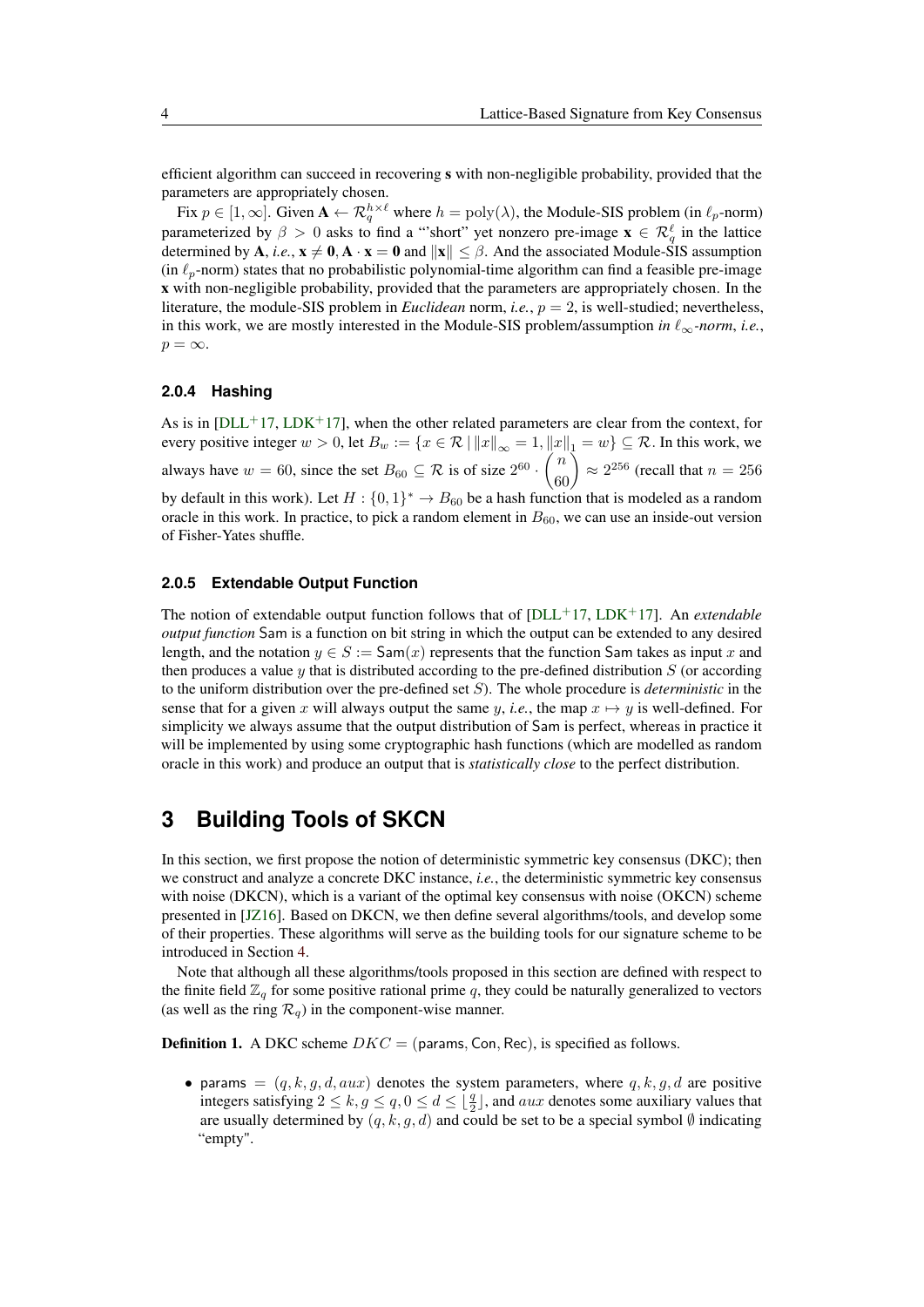- $(k_1, v) \leftarrow \text{Con}(\sigma_1, \text{params})$ : On input  $(\sigma_1 \in \mathbb{Z}_q, \text{params})$ , the *deterministic* polynomialtime *conciliation algorithm* Con outputs  $(k_1, v)$ , where  $k_1 \in \mathbb{Z}_k$  is the shared-key, and  $v \in \mathbb{Z}_q$  is a hint signal that will be publicly delivered to the communicating peer to help the two parties reach consensus.
- $k_2 \leftarrow \text{Rec}(\sigma_2, v, \text{params})$ : On input  $(\sigma_2 \in \mathbb{Z}_q, v, \text{params})$ , the *deterministic* polynomialtime *reconciliation algorithm* Rec outputs  $k_2 \in \mathbb{Z}_k$ .

A DKC scheme is *correct*, if  $k_1 = k_2$  for any  $\sigma_1, \sigma_2 \in \mathbb{Z}_q$  such that  $|\sigma_1 - \sigma_2|_q \leq d$ .

Next, we develop a concrete instance of DKC, *i.e.*, the rounded symmetric key consensus with noise (DKCN) depicted in Algorithm [1.](#page-4-0) Note that by Theorem [1,](#page-4-1) as a concrete DKC, DKCN itself is *correct*, provided that parameters are appropriately set.

<span id="page-4-0"></span>

|     | Algorithm 1 DKCN: Deterministic Symmetric KC with Noise       |                                            |
|-----|---------------------------------------------------------------|--------------------------------------------|
|     | 1: params := $(q, k, q, d, aux = \emptyset)$                  |                                            |
|     | 2: <b>procedure</b> $Con(\sigma_1, \text{params})$            | $\triangleright \sigma_1 \in \mathbb{Z}_q$ |
| 3:  | $v := k\sigma_1 \bmod^{\pm} q$                                |                                            |
| 4:  | if $k\sigma_1 - v = kq$ then                                  |                                            |
| 5:  | $k_1 := 0$                                                    |                                            |
| 6:  | else                                                          |                                            |
| 7:  | $k_1 := (k\sigma_1 - v)/q$                                    |                                            |
| 8:  | end if                                                        |                                            |
| 9:  | <b>return</b> $(k_1, v)$                                      |                                            |
|     | 10: end procedure                                             |                                            |
|     | 11: <b>procedure</b> $\text{Rec}(\sigma_2, v, \text{params})$ | $\triangleright \sigma_2 \in \mathbb{Z}_a$ |
| 12: | $k_2 :=  (k\sigma_2 - v)/q  \bmod k$                          |                                            |
| 13: | return $k_2$                                                  |                                            |
|     | 14: end procedure                                             |                                            |

<span id="page-4-1"></span>**Theorem 1.** When  $k \geq 2$ ,  $g \geq 2$  and  $2kd < q$ , the DKCN scheme (params, Con, Rec) *depicted in Algorithm [1](#page-4-0) is* correct*.*

Before proving theorem [1,](#page-4-1) we introduce a lemma that was proposed in [\[JZ16\]](#page-16-3).

<span id="page-4-2"></span>**Lemma 1** ([\[JZ16\]](#page-16-3)). *For any*  $x, y, t, l ∈ \mathbb{Z}$  where  $t ≥ 1$  and  $l ≥ 0$ , if  $|x - y|$ <sub> $t ≤ l$ </sub>, then there exists  $\theta \in \mathbb{Z}$  *and*  $\delta \in [-l, l]$  *such that*  $x = y + \theta t + \delta$ *.*  $\Box$ 

*Proof of Theorem [1.](#page-4-1)* Suppose  $|\sigma_1 - \sigma_2|_q \leq d$ . Then by Lemma [1,](#page-4-2) there exist  $\theta \in \mathbb{Z}$  and  $\delta \in [-d, d]$ such that  $\sigma_2 = \sigma_1 + \theta q + \delta$ . From Line [3](#page-4-0) to [7](#page-4-0) in Algorithm [1,](#page-4-0) we know that there exists  $\theta' \in \mathbb{Z}$ such that  $k\sigma_1 = (k_1 + k\theta') \cdot q + v$ . Taking these into the formula of  $k_2$  in Rec (Line [12\)](#page-4-0), we have

$$
k_2 = \lfloor (k\sigma_2 - v)/q \rfloor \bmod k = \lfloor k(\sigma_1 + \theta q + \delta)/q - v/q \rfloor \bmod k = \lfloor k_1 + k\delta/q \rfloor \bmod k.
$$

It follows from  $2kd < q$  that  $|k\delta/q| \leq kd/q < 1/2$ , making  $k_2 = k_1$ .  $\Box$  $\Box$ 

Based on DKCN, we then present several algorithms and some of their properties.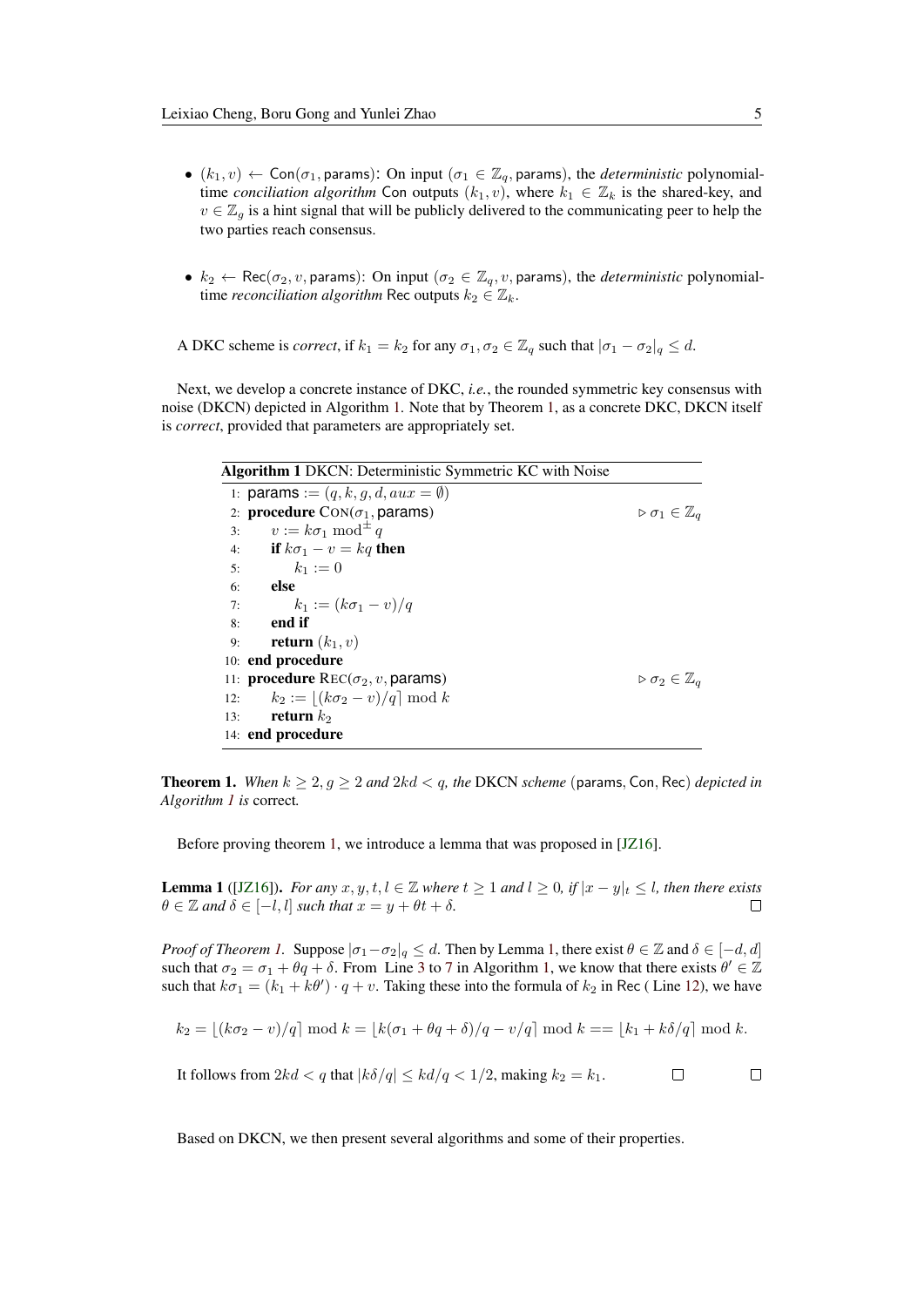| 1: <b>procedure</b> HIGHBITS <sub>q,k</sub> (r) |                                                      |     | 1: <b>procedure</b> LOWBITS <sub>q,k</sub> (r)      |
|-------------------------------------------------|------------------------------------------------------|-----|-----------------------------------------------------|
| 2:                                              | $(r_1,r_0) \leftarrow \text{Con}(r)$                 |     | 2: $(r_1, r_0) \leftarrow \text{Con}(r)$            |
| 3:                                              | return $r_1$                                         | 3:  | return $r_0$                                        |
| 4: end procedure                                |                                                      |     | 4: end procedure                                    |
|                                                 | 5: <b>procedure</b> MAKEHINT <sub>a,k</sub> $(z, r)$ |     | 5: <b>procedure</b> USEHINT <sub>a,k</sub> $(h, r)$ |
| 6:                                              | $r_1 := \mathsf{HighBits}_{q,k}(r)$                  |     | 6: $(r_1, r_0) := \text{Con}(r)$                    |
| 7:                                              | $v_1 := \mathsf{HighBits}_{a,k}(r+z)$                |     | 7: if $h = 0$ then                                  |
| 8:                                              | if $r_1 = v_1$ then                                  | 8:  | return $r_1$                                        |
| 9:                                              | return $0$                                           | 9:  | else if $h = 1$ and $r_0 > 0$ then                  |
| 10:                                             | else                                                 | 10: | <b>return</b> $(r_1 + 1) \bmod k$                   |
| 11:                                             | return 1                                             | 11: | else                                                |
| 12:                                             | end if                                               | 12: | <b>return</b> $(r_1 - 1) \bmod k$                   |
| 13: end procedure                               |                                                      | 13: | end if                                              |
|                                                 |                                                      |     | 14: end procedure                                   |

<span id="page-5-2"></span>**Proposition 1.** *For every*  $r, z \in \mathbb{Z}_q$  *such that*  $||z||_{\infty} < |q/(2k)|$ *, we have* 

UseHint<sub>q,k</sub>(MakeHint<sub>q,k</sub>(*z*, *r*), *r*) = HighBits<sub>q,k</sub>(*r* + *z*).

*Proof.* The outputs of  $(r_1, r_0) \leftarrow \text{Con}(r), (r'_1, r'_0) \leftarrow \text{Con}(r + z)$  satisfy  $0 \le r_1, r'_1 < k$ , and  $||r_0||_{\infty}$ ,  $||r'_0||_{\infty} \le q/2$ . Since  $||z||_{\infty} < |q/(2k)|$ , by Theorem [1,](#page-4-1) we have Rec  $(r, r'_0) = r'_1 =$  $\mathsf{HighBits}_{q,k}(r+z)$ . Let  $h \stackrel{\text{def}}{=} \mathsf{MakeHint}_{q,k}(z,r)$ . Since  $r'_1 = \mathsf{Rec}\left(r, r'_0\right) = \lfloor (kr - r'_0)/q \rfloor \bmod k = 0$  $\lfloor r_1 + (r_0 - r'_0)/q \rfloor$  mod  $k \in \{r_1 - 1, r_1, r_1 + 1\}$ . When  $r_0 > 0$ , we have Rec  $(r, r'_0) \in \{r_1, r_1 + 1\}$ ; when  $r_0 < 0$ , we have Rec  $(r, r'_0) \in \{r_1 - 1, r_1\}$ . Recall that by definition,  $h = 0$  if and only if  $r_1 = r'_1$ . The correctness of HighBits $_{q,k}(r + z) = r'_1 = \text{Rec}(r, r'_0) = \text{UseHint}_{q,k}(h, r)$  is thus established.

**Proposition 2.** For  $r'_1 \in \mathbb{Z}_k$ ,  $r \in \mathbb{Z}_q$ ,  $h \in \{0,1\}$ , if  $r'_1 = \mathsf{UseHint}_{q,k}(h,r)$ , then  $||r - \lfloor q \cdot r'_1 / k \rceil ||_{\infty} \le$  $q/k + 1/2$ .

*Proof.* It is routine to see that for  $(r_1, r_0) \leftarrow \text{Con}(r)$ , we have  $r_1 \in \mathbb{Z}_k$ ,  $r_0 \in (-q/2, q/2)$ , and there exists  $\theta \in \{0, 1\}$  such that  $k \cdot r = (r_1 + k\theta) \cdot q + r_0$ . If  $h = 0$ , then  $r'_1 = r_1$ , and hence  $||r − [q \cdot r'_1/k]||_{\infty}$  ≤  $q/(2k) + 1/2$ . If  $h = 1$  and  $r_0 > 0$ , then  $r'_1 = (r_1 + 1)$  mod *k*, and hence  $||r - [q \cdot r'_1/k]||_{\infty}$  ≤  $q/k + 1/2$ . Finally, if  $h = 1$  and  $r_0 < 0$ , then  $r'_1 = (r_1 - 1) \mod k$ , and *therefore*  $||r - \lfloor q \cdot r'_1/k \rfloor ||_{\infty}$  ≤  $q/k + 1/2$ .

<span id="page-5-1"></span>**Proposition 3.** For  $r, z \in \mathbb{Z}$  such that  $||z||_{\infty} \leq U$ . If  $||r'_0||_{\infty} < q/2 - kU$  where  $(r_1, r_0) \leftarrow$  $\text{Con}(r)$ ,  $(r'_1, r'_0) \leftarrow \text{Con}(r + z)$ , then  $r_1 = r'_1$ .

*Proof.* Since  $k \cdot r = q \cdot (r_1 + k\theta) + r_0$  ( $||r_0||_{\infty} < q/2$ ) and  $k \cdot (r + z) = q \cdot (r'_1 + k\theta') + r'_0$  ( $||r'_0||_{\infty} <$ *q*/2) for some integers  $\theta$ ,  $\theta'$ , it is easy to verify  $r_1 = \lfloor kr/q \rfloor \bmod k = \lfloor k(r + z - z)/q \rfloor \bmod k = 0$  $[r'_1 + (r'_0 - kz)/q] \text{ mod } k = r'_1.$ 

## <span id="page-5-0"></span>**4 SKCN: Signature from Key Consensus with Noise**

In this section, we propose our signature scheme SKCN, which is defined in the module lattice, and can be proven to be strongly existentially unforgeable under adaptive chosen-message attacks in the quantum random oracle model.

SKCN could be seen as a generalization and optimization of Dilithium with the aid of DKCN, and its correctness and security roughly follows from that of Dilithium as well.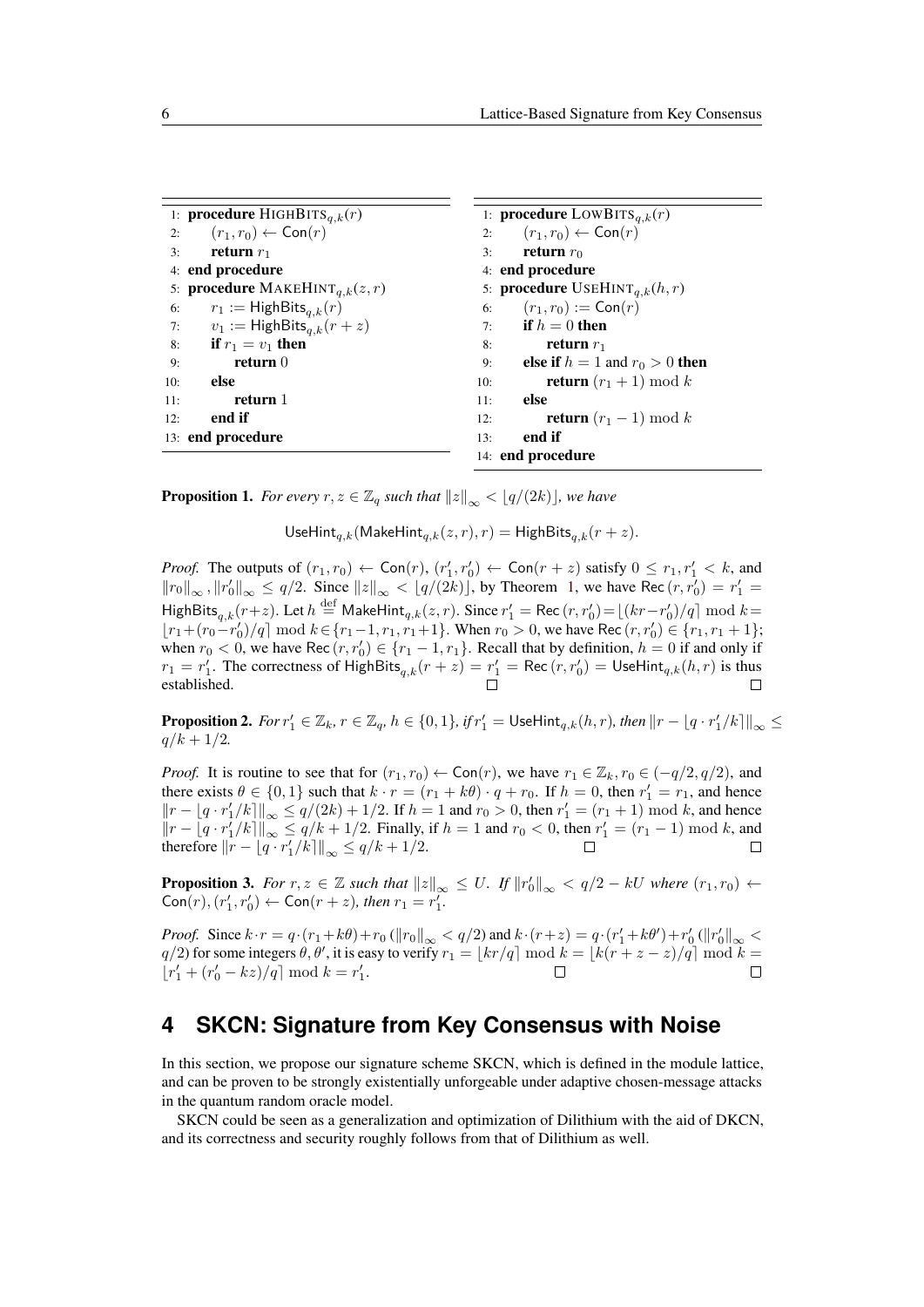### **4.1 Description of SKCN**

Our key generation, signing, and verification algorithms are fully described in Algorithms [2,](#page-6-0) [4](#page-6-1) and [3,](#page-6-2) respectively.

<span id="page-6-0"></span>Algorithm 2 Key Generation Algorithm **Input:**  $1^{\lambda}$ **Output:**  $(\text{pk} = (\rho, \mathbf{t}_1), \text{sk} = (\rho, \mathbf{s}, \mathbf{e}, \mathbf{t}))$ 1:  $\rho, \rho' \leftarrow \{0, 1\}^{256}$ 2:  $\mathbf{A} \in \mathcal{R}_q^{h \times \ell} := \mathsf{Sam}(\rho)$ 3:  $(\mathbf{s}, \mathbf{e}) \in S_\eta^\ell \times S_{\eta'}^h := \mathsf{Sam}(\rho')$ 4:  $t := As + e$ 5:  $\mathbf{t}_1 := \text{Power2Round}_{q,d}(\mathbf{t})$ 6: **return**  $(\text{pk} = (\rho, t_1), \text{sk} = (\rho, s, e, t))$  <span id="page-6-3"></span><span id="page-6-2"></span>Algorithm 3 Verification Algorithm **Input:**  $pk = (\rho, t_1), \mu \in \{0, 1\}^*, (\mathbf{z}, c, \mathbf{h})$ **Output:** *b* ∈ {0, 1} 1:  $\mathbf{A} \in \mathcal{R}_q^{h \times \ell} := \mathsf{Sam}(\rho)$ 2:  $\mathbf{w}'_1 := \mathsf{UseHint}_{q,k}(\mathbf{h}, \mathbf{Az}-c\mathbf{t}_1\cdot 2^d)$ 3:  $c' \leftarrow H(\rho, \mathbf{t}_1, \lfloor q\mathbf{w}'_1/k \rfloor, \mu)$ 4: **if**  $c = c'$  and  $||\mathbf{z}||_{\infty} < \lfloor q/k \rfloor - U$  and the number of 1's in **h** is  $\leq \omega$  **then** 5: return 1 6: else  $7:$  return  $0$ 8: end if

<span id="page-6-1"></span>Algorithm 4 The Signing Algorithm **Input:**  $\mu \in \{0, 1\}^*$ , sk =  $(\rho, \mathbf{s}, \mathbf{e}, \mathbf{t})$ **Output:**  $\sigma = (\mathbf{z}, c, \mathbf{h})$ 1:  $\mathbf{A} \in \mathcal{R}_q^{h \times \ell} := \mathsf{Sam}(\rho)$ 2:  $\mathbf{t}_1 := \text{Power2Round}_{q,d}(\mathbf{t})$ 3: **t**<sub>0</sub> := **t** - **t**<sub>1</sub> :  $2^d$ 4:  $r \leftarrow \{0, 1\}^{256}$ 5: **y** ∈  $S^\ell_{\lfloor q/k\rfloor -1}$  := Sam $(r)$ 6:  $\mathbf{w} := \mathbf{A}\mathbf{y}$ 7:  $\mathbf{w}_1 := \mathsf{HighBits}_{q,k}(\mathbf{w})$ 8:  $c \leftarrow H(\rho, \mathbf{t}_1, \left| q \cdot \mathbf{w}_1 / k \right|, \mu)$ 9:  $z := y + c s$ 10:  $(\mathbf{r}_1, \mathbf{r}_0) := \text{Con}(\mathbf{w} - c\mathbf{e})$ 11: Restart if  $\|\mathbf{z}\|_{\infty} \geq \lfloor q/k \rfloor - U$  or  $\|\mathbf{r}_0\|_{\infty} \geq$  $q/2 - kU'$  or  $\mathbf{r}_1 \neq \mathbf{w}_1$ 12: **h** := MakeHint<sub>q,k</sub>( $-ct_0$ , **w**  $-c**e** + ct_0$ ) 13: Restart if  $\|ct_0\|_{\infty} \geq \lfloor q/2k \rfloor$  or the number of 1's in h is greater than *ω* 14: return (z*, c,* h) Algorithm 5 The Simulator **Input:**  $\mu \in \{0,1\}^*, \rho, t_1, t_0$ **Output:**  $\sigma = (\mathbf{z}, c, \mathbf{h})$ 1:  $\mathbf{A} \in \mathcal{R}_q^{h \times \ell} := \mathsf{Sam}(\rho)$ 2:  $(\mathbf{z}, c) \leftarrow S_{\lfloor q,k\rfloor - U} \times B_{60}$ 3:  $(\mathbf{r}_1, \mathbf{r}_0) := \text{Con}(\mathbf{A}\mathbf{z} - ct)$ 4: Restart if  $\|\mathbf{r}_0\|_{\infty} \ge q/2 - kU$ 5: if *H* has already been defined on  $(\rho, \mathbf{t}_1, \mid q \cdot \mathbf{r}_1 / k]$ ,  $\mu$ ) then 6: Abort 7: else 8: Program  $H(\rho, \mathbf{t}_1, |q \cdot \mathbf{r}_1/k], \mu) = c$ 9: end if 10: **h** := MakeHint<sub>q,k</sub>( $-ct_0$ , **Az**  $-ct + ct_0$ ) 11: Restart if  $||ct_0||_{\infty} \geq |q/2k|$  or the number of 1's in h is greater than *ω* 12: return (z*, c,* h)

#### **4.1.1 Practical Implementation**

When we implement SKCN with our recommended parameter set (cf. Table [1\)](#page-8-0), several improvements that are similar to  $[DL+17, LDK+17]$  $[DL+17, LDK+17]$  $[DL+17, LDK+17]$  are made, so as to improve its efficiency. Specifically, the sign algorithm in our implementation is *deterministic* in nature which is similar to that of Dilithium [\[LDK](#page-16-0)<sup>+</sup>17]. This is achieved by adding some new seeds  $(tr, key)$  into the secret key sk; thus, the random nonce y in the sign algorithm could be obtained via a pseudorandom string, which is obtained by extending the hash value of (tr*,* key), the message to be signed, and a counter. As a result, the  $t_1$  in sk is no longer necessary, making sk = ( $\rho$ , tr, key, s, e,  $t_0$ ). This minor modification can improve the efficiency of the sign algorithm significantly, and shorten the size of sk. Our implementation code is available at [https://github.com/mulansig.](https://github.com/mulansig)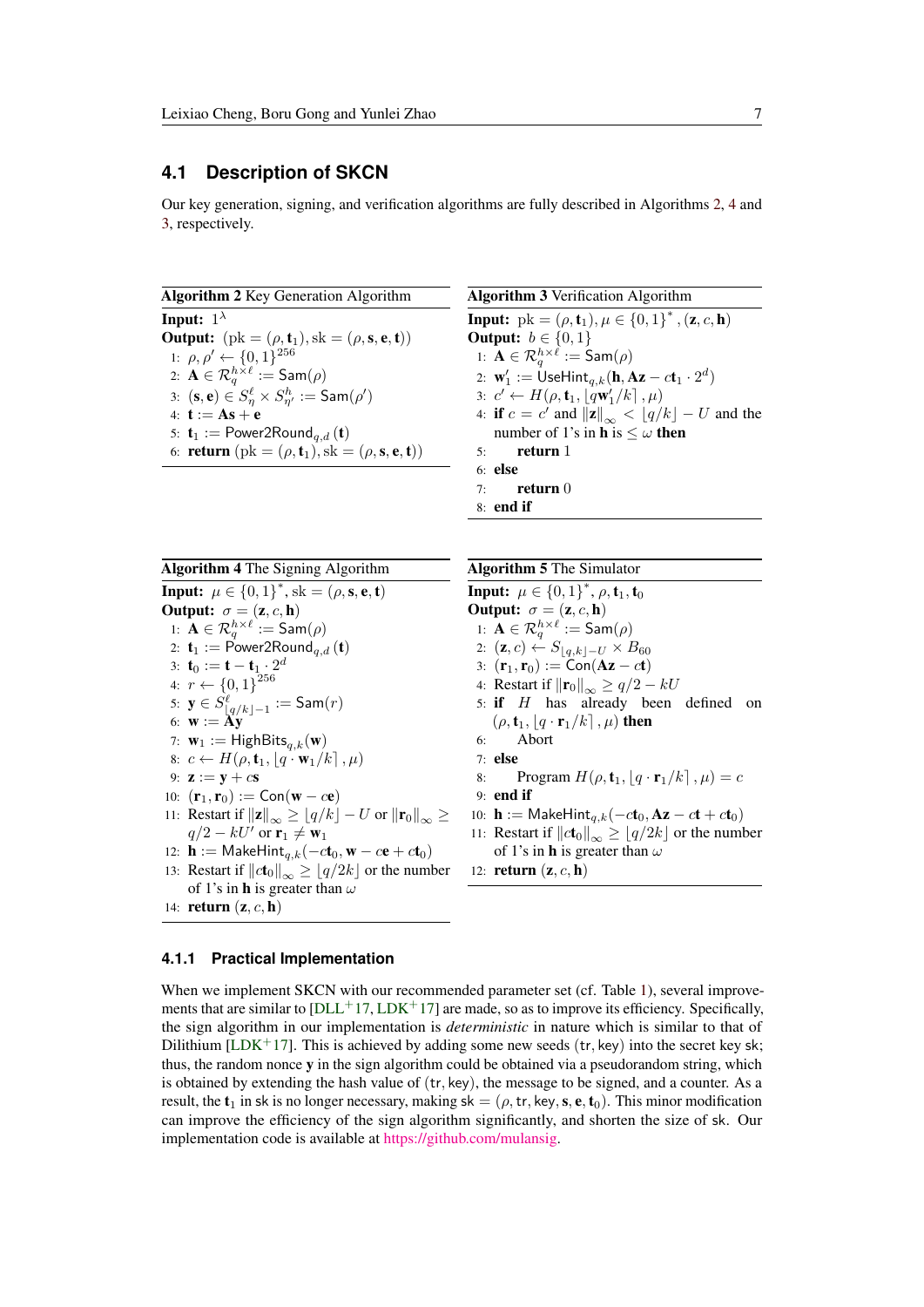### **4.2 Correctness Analysis**

In SKCN, the key generation algorithm first chooses a random 256-bit seed *ρ* and expands it into a matrix  $\mathbf{A} \leftarrow \mathcal{R}_q^{h \times \ell}$  by an extendable output function Sam $(\cdot)$ . The crucial component in the secret key is  $(s, e) \in \mathcal{R}_q^h \times \mathcal{R}_q^\ell$ , and each coefficient of  $s$  (resp.,  $e$ ) is drawn uniformly at random from the set  $[-\eta, \eta]$  (resp.,  $[-\eta', \eta']$ ). Finally, we compute  $\mathbf{t} := \mathbf{A}\mathbf{s} + \mathbf{e} \in \mathcal{R}_q^h$ . The public key is  $pk = (\rho, \mathbf{t}_1)$ where  $\mathbf{t}_1 = \text{Power2Round}_{q,d}(\mathbf{t})$ , and the associated secret key is  $\hat{\textbf{s}}\textbf{k} = (\rho, \textbf{s}, \textbf{e}, \textbf{t})$ .

Given the secret key sk =  $(\rho, \mathbf{s}, \mathbf{e}, \mathbf{t})$  as well as the message  $\mu \in \{0, 1\}^*$  to be signed, the signing algorithm first recovers the public matrix  $A \in \mathcal{R}_q^{h \times \ell}$  via the random seed  $\rho$  in the secret key. After that, the signing algorithm picks a "short" y from the set  $S^{\ell}_{\lfloor q/k\rfloor-1} \subseteq \mathcal{R}^{\ell}_q$  uniformly at random, and computes  $w_1 := HighBits_{q,k}(w)$ , where  $w := Ay$ . Upon input  $(\rho, t_1, [q \cdot w_1/k], \mu)$ , the random oracle  $H(\cdot)$  returns a uniform  $c \leftarrow B_{60}$ . After obtaining *c*, the signing algorithm conducts a rejection sampling process to check if every coefficient of  $\mathbf{z} := \mathbf{y} + c\mathbf{s} \in \mathcal{R}^\ell_q$  is "small" enough, if every coefficient of  $\mathbf{r}_0$  is "small" enough, and if  $\mathbf{r}_1 = \mathbf{w}_1$ , where  $(\mathbf{r}_1, \mathbf{r}_0) \leftarrow \text{Con}(\mathbf{w} - c\mathbf{e})$ ; otherwise, the signing algorithm restarts, until all the requirements are satisfied. We should point out that if  $\left\Vert \mathbf{ce} \right\Vert_{\infty} \leq U'$ , then by Proposition [3,](#page-5-1) the requirement  $\left\Vert \mathbf{r}_0 \right\Vert_{\infty} < q/2 - kU'$  forces  $\mathbf{r}_1 = \mathbf{w}_1$ . We hope  $\|\mathbf{ce}\|_{\infty} > U'$  occurs with negligible probability, such that the probability that the check  $\mathbf{r}_1 = \mathbf{w}_1$  fails is negligible as well. In addition, *U* is chosen such that  $||c\mathbf{s}||_{\infty} \leq U$  holds with overwhelming probability. Furthermore, the function  $\text{MakeHint}_{q,k}(\cdot)$  is invoked on input  $(-c\mathbf{t}_0, \mathbf{w} - c\mathbf{e} + c\mathbf{t}_0)$  to generate the hint **h**, *i.e.*, a binary vector in  $\{0, 1\}^{n \cdot h}$ . The signing algorithm concludes by conducting the remaining two checks, *i.e.*, if  $\left\| c t_0 \right\|_{\infty} < \left\| q/2k \right\|$  and if the number of nonzero elements in  $h \in \{0,1\}^{n \cdot h}$  does not exceed the pre-defined threshold  $\omega$ ; otherwise restart is carried out again. Here, the hint **h** corresponds to the fact that it is  $\mathbf{t}_1$ , not the whole  $\mathbf{t} = \mathbf{t}_1 \cdot 2^d + \mathbf{t}_0$ that is contained in the public key. With the hint h, we can still carry out the verification, even without  $t_0$ .

Given the public key  $pk = (\rho, \mathbf{t}_1)$ , the message  $\mu \in \{0, 1\}^*$  and the claimed signature  $(\mathbf{z}, c, \mathbf{h})$ , the verifying algorithm first recovers  $A \in \mathcal{R}_q^{h \times \ell}$  via the random seed  $\rho$ . After that, it computes  $\mathbf{w}'_1 := \mathsf{UseHint}_{q,k}(\mathbf{h}, \mathbf{Az} - c\mathbf{t}_1 \cdot 2^d)$ . If the given  $(\mathbf{z}, c, \mathbf{h})$  is indeed a *honestly generated* signature of the incoming message  $\mu$ , then it is routine to see that every coefficient of **z** is "small" enough, and the number of 1's in **h** is no greater than  $\omega$ ; more importantly, we have HighBits<sub>q,k</sub>(Ay) =  $\text{HighBits}_{q,k}(\textbf{Ay} - c\textbf{e}) = \textbf{w}'_1$  and therefore  $c = c'$ , where  $c' \leftarrow H(\rho, \textbf{t}_1, \lfloor q\textbf{w}'_1/k \rfloor, \mu)$ . The verifying algorithm would accept the input tuple if and only if the foregoing conditions are all satisfied.

Next, we show that our SKCN signature scheme is always *correct*, *provided that the involving parameters are appropriately set*. Roughly speaking, the correctness relies heavily on Proposition [1.](#page-5-2) When the public/secret key pair (pk, sk) is fixed, for a *valid* message/signature pair ( $\mu$ , (**z**,  $c$ , **h**)), it suffices to show that  $c = c'$ . Since  $||ct_0||_{\infty} < q/2k$  and  $Az - ct_1 \cdot 2^d = Ay - ce + ct_0$ , it follows directly from Proposition [1](#page-5-2) that

UseHint<sub>q,k</sub>(**h**, **Az** – 
$$
c
$$
**t**<sub>1</sub> · 2<sup>d</sup>) = HighBits<sub>q,k</sub>(**Ay** –  $c$ **e**).

Given that the signing algorithm forces HighBits<sub>q,k</sub>(Ay −  $ce$ ) = HighBits<sub>q,k</sub>(Ay) by rejection sampling, it follows from the following equality that  $c = c'$ :

 $\mathsf{UseHint}_{q,k}(\mathbf{h}, \mathbf{Az}-ct_1\cdot 2^d) = \mathsf{HighBits}_{q,k}(\mathbf{Ay}-c\mathbf{e}) = \mathsf{HighBits}_{q,k}(\mathbf{Ay}).$ 

### **4.3 Recommended Parameters, and Comparison**

To improve the time/space efficiency, our SKCN signature scheme could be set *asymmetrically*, in the sense that as long as the resulting scheme can resist the key-recovery attack,  $\eta$  may not equal to  $\eta'$ . Moreover, the parameter *U* and *U'* are carefully chosen such that  $Pr[\|\mathbf{cs}\|_{\infty} \geq U]$  and  $Pr[\Vert c\mathbf{e} \Vert_{\infty} \geq U']$  are sufficiently small, say they are both small than  $2^{-128}$ . By default we have  $\eta = \eta'$  (and hence  $U = U'$ ).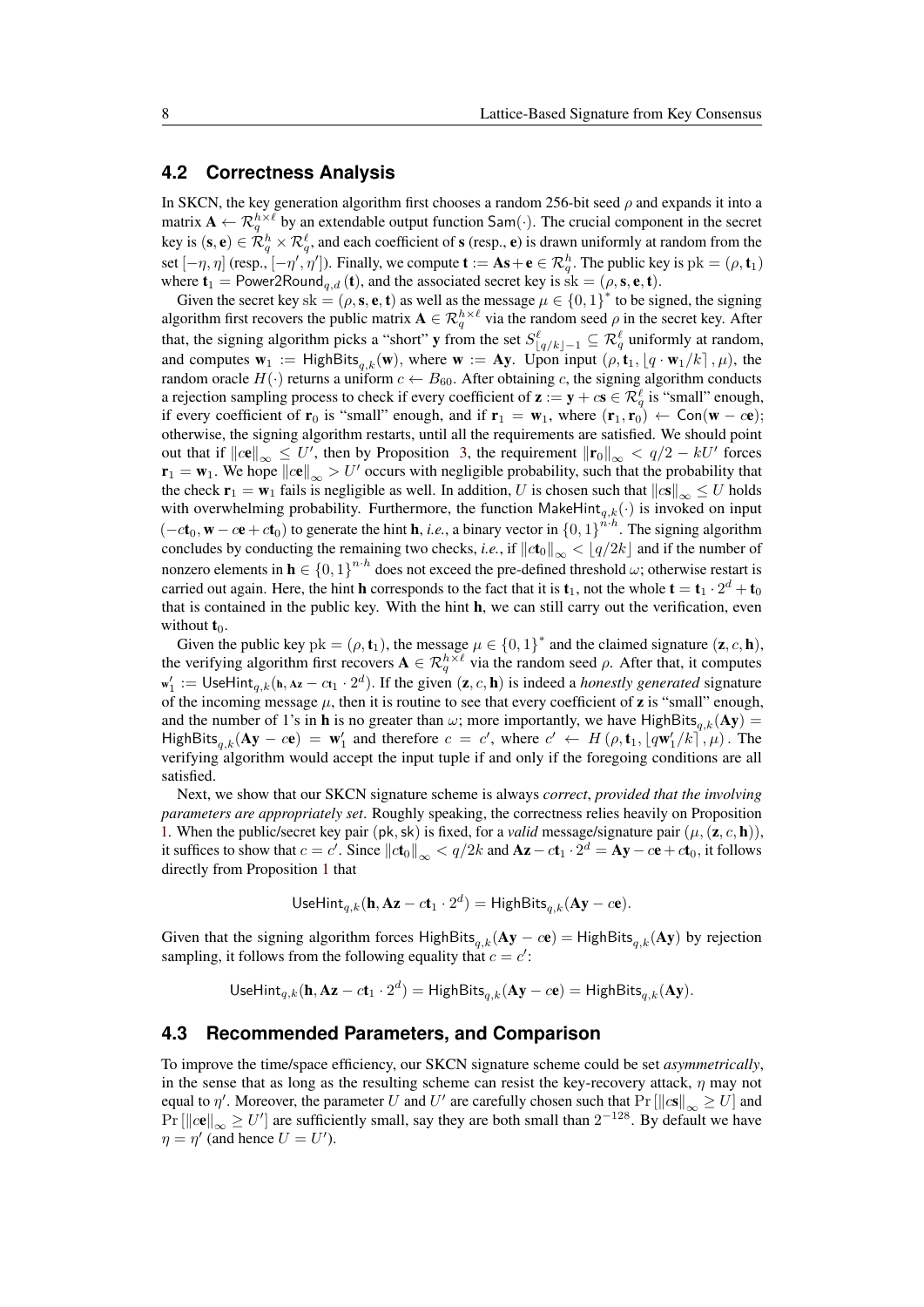| <b>Parameter</b> | <b>Value</b>    |
|------------------|-----------------|
| q                | 1952257         |
| $\boldsymbol{n}$ | 256             |
| $(h,\ell)$       | (5, 4)          |
| $\overline{d}$   | $\overline{13}$ |
| $\boldsymbol{k}$ | 8               |
| U                | 118             |
|                  | 118             |
| $\omega$         | 96              |

<span id="page-8-0"></span>

|                                            | <b>SKCN</b> | <b>Dilithium</b> |
|--------------------------------------------|-------------|------------------|
| q                                          | 1952257     | 8380417          |
| $\it{n}$                                   | 256         | 256              |
| $(h,\ell)$                                 | (5,4)       | (5, 4)           |
| $(\eta,\eta')$                             | (2,2)       | (5,5)            |
| $\overline{pk}$ size (in byte)             | 1312        | 1472             |
| $\overline{sk}$ size (in byte)             | 3056        | 3504             |
| $\overline{\text{sig.}}$ size (in byte)    | 2573        | 2701             |
| expected # of repetitions                  | 5.67        | 6.6              |
| quantum bit-cost against                   | 128         | 128              |
| key recovery attack                        |             |                  |
| quantum bit-cost against<br>forgery attack | 125         | 125              |
|                                            |             |                  |

The efficiency of the signing algorithm is firmly connected to the expected number of repetitions, which depends on the probabilities that the two rejection sampling steps occur. When some assumption is made with respect to the distribution of  $\mathbf{w} = \mathbf{A} \mathbf{y} \in \mathcal{R}_q^h$ , the probability that the first restart occurs is

$$
\left(\frac{2(\lfloor q/k\rfloor -U)-1}{2\lfloor q/k\rfloor -1}\right)^{\ell \cdot n} \cdot \left(\frac{2(\lfloor q/2\rfloor -kU')-1}{q}\right)^{h \cdot n}.
$$

In regard to the second restart, experiments are carried to estimate the expected number of repetitions, and parameters are chosen such that in the experiments, the second restarts are carried out with probability no more than 1%. In sum, the average number of repetitions is dominated by the probability that the first restart occurs.

To choose the set of recommended parameters for SKCN, the following requirements or goals should be taken into account simultaneously: First, the parameters should be appropriately chosen so as to ensure the correctness of our signature scheme; Second, the involved parameters should be chosen with the goal of achieving 128-bit quantum security; Moreover, the parameters should be chosen such that the expected number of repetitions in the signing algorithm should be as small as possible, so as to ensure the efficiency of the signing algorithm; Finally, the parameters should be chosen such that the sum of the public key size and the signature size should be as minimal as possible.

Under such considerations, we choose the set of recommended parameters for SKCN which is depicted in Table [1.](#page-8-0) And the quantitative comparison between recommended-SKCN and recommended-Dilithium is summarized in Table [2.](#page-8-0) Note that for the security issue, the (quantum) security of our recommended parameter set is estimated by following exactly the methodology proposed in  $[DLL+17, LDK+17]$  $[DLL+17, LDK+17]$  $[DLL+17, LDK+17]$  $[DLL+17, LDK+17]$ .

The strength of SKCN is best described by the foregoing quantitative measures. Roughly speaking, compared with Dilithium, SKCN is *more efficient*: while preserving the same (quantum) security level as Dilithium does, SKCN has shorter public/secret key, has shorter signature, and runs fasters.

#### **4.4 Implementation Details**

In this subsection, we describe how our SKCN equipped with the set of recommended parameters (cf. Table [1\)](#page-8-0) is implemented in practice. Our implementation can be best described by Algorithms [6](#page-18-0) - [8](#page-18-1) presented in Appendix [A.](#page-18-2) Roughly speaking, compared with our theoretical design depicted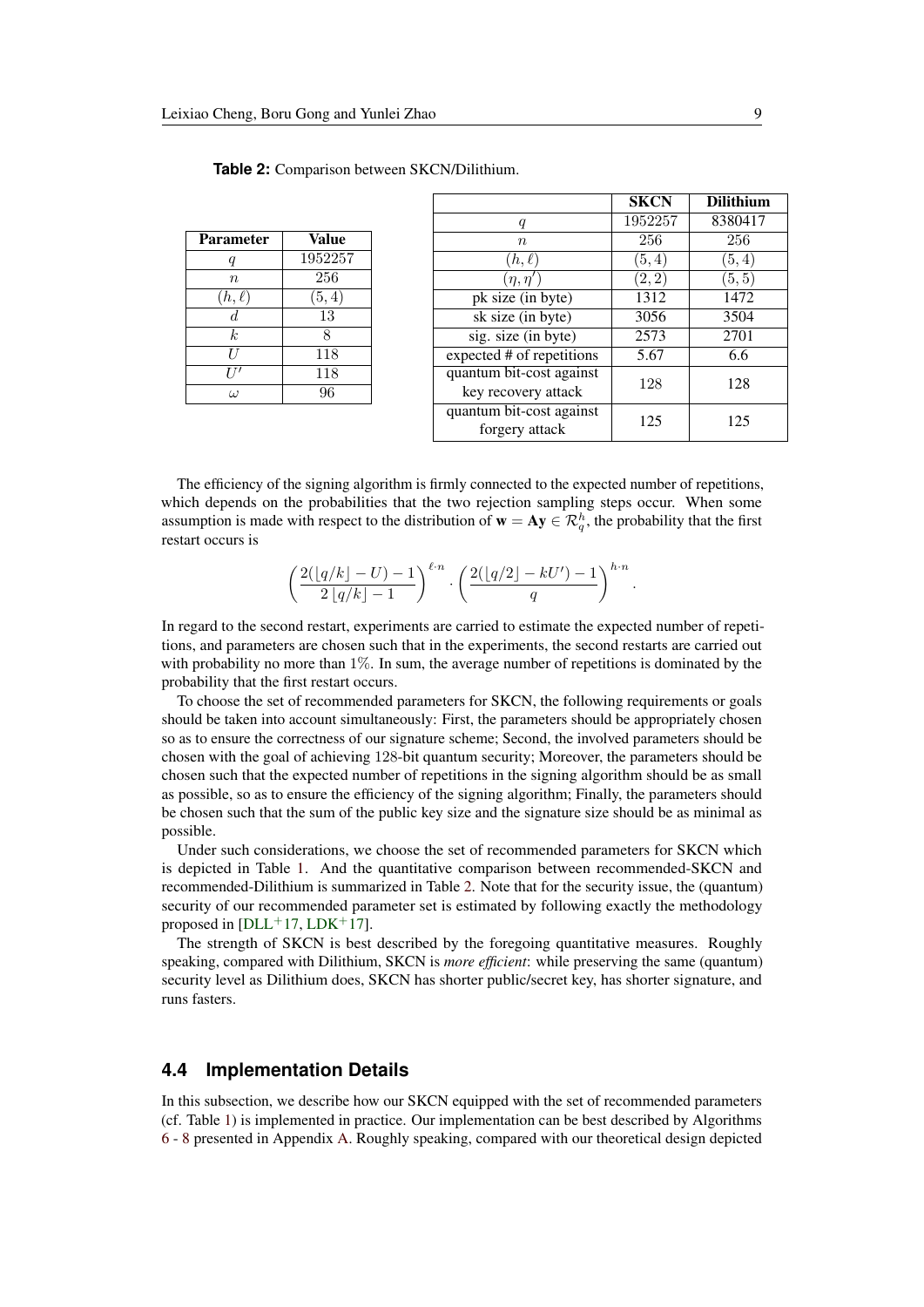in Algorithms [2](#page-6-0) - [4,](#page-6-1) several changes similar to  $[LDK<sup>+</sup>17]$  $[LDK<sup>+</sup>17]$  are made so as to improve the efficiency of SKCN.

#### **4.4.1 Deterministic signing procedure**

First and foremost, the sign procedure in SKCN is made determinist by adding a seed to the secret key and using this seed key as well as the message  $\mu$  to be signed to produce the nonce  $y \in \mathcal{R}_q^4$  via SHAKE-256. Given that repetition is almost necessary to generate a valid signature, we append a counter  $\kappa$  into the secret key, which makes the SHAKE-256 output differ with each signing attempt of the same message.

#### **4.4.2 NTT operation**

As in most lattice-based schemes that are based on operations over algebraic lattice, the underlying ring in SKCN is well chosen so that the multiplication operation could be carried out efficiently via the Number Theoretic Transform (NTT) over the finite field  $\mathbb{Z}_q$ . To enable the NTT, we need to choose a prime *q* so that the cyclic group  $\mathbb{Z}_q^*$  has an element  $\alpha \in \mathbb{Z}_q^*$  of order  $2n = 512$ , or equivalently,  $q \equiv 1 \pmod{512}$ . In our recommended parameter,

$$
x^{n} + 1 = x^{256} + 1 \equiv (x - \alpha) \cdot (x - \alpha^{3}) \cdots (x - \alpha^{511}) \pmod{q},
$$

and each polynomial  $f \in \mathbb{Z}_q[x]/\langle x^n + 1 \rangle$  could be represented in its NTT form as

$$
\hat{f} \stackrel{\text{def}}{=} (f(\alpha), f(\alpha^3), \cdots, f(\alpha^{511})).
$$

The homomorphic property of this conversion enables us to carry out the polynomial multiplication efficiently.

#### **4.4.3 Bit packing**

Bit-packing is applied in the implementation of SKCN.

Take the binary representation of  $\mathbf{t}_0 \in \mathcal{R}_q^5$  as an example. Recall that  $\mathbf{t}_1$  contains 5 polynomials in  $\mathbb{Z}_q[x]/\langle x^{256} + 1 \rangle$ , and every coefficient belongs to  $\{-2^{12} + 1, \cdots, 2^{12}\}\$ . Therefore, each polynomial coefficient could be represented by 13 bits via a simple translation, and  $t_0$  could be represented by 5·256·13 bits; in our implementation, they are bit-packed in little-endian byte-order. Similar techniques apply to the polynomial vectors  $s, e, t_1, z$ .

Also, the public key  $(\rho, t_1)$  of SKCN is stored as the concatenation of the bit-packed representations of  $\rho$  and  $t_1$  in consecutive order. Similar considerations apply to the secret key and the signature.

#### **4.4.4 Collision resistant hash**

Similar to  $[LDK+17]$  $[LDK+17]$ , the function CRH in [A](#page-18-2)ppendix A is a collision resistant hash function. In our implementation, it is instantiated by using the first 384 bits of the SHAKE-256 output.

### **4.4.5 Generation of A***,* **s***,* **e**

To keep the public key as small as possible, the matrix **A** is shared in terms of the seed  $\rho$ : in each procedure, the NTT representation of the matrix A, *i.e.*, A, is extracted from the seed  $\rho$  by squeezing SHAKE-256 to obtain a stream of random bytes of arbitrary length. Similarly, part of the secret key (s*,* e) is obtained from a random seed in the key generation procedure, via the use of SHAKE-256.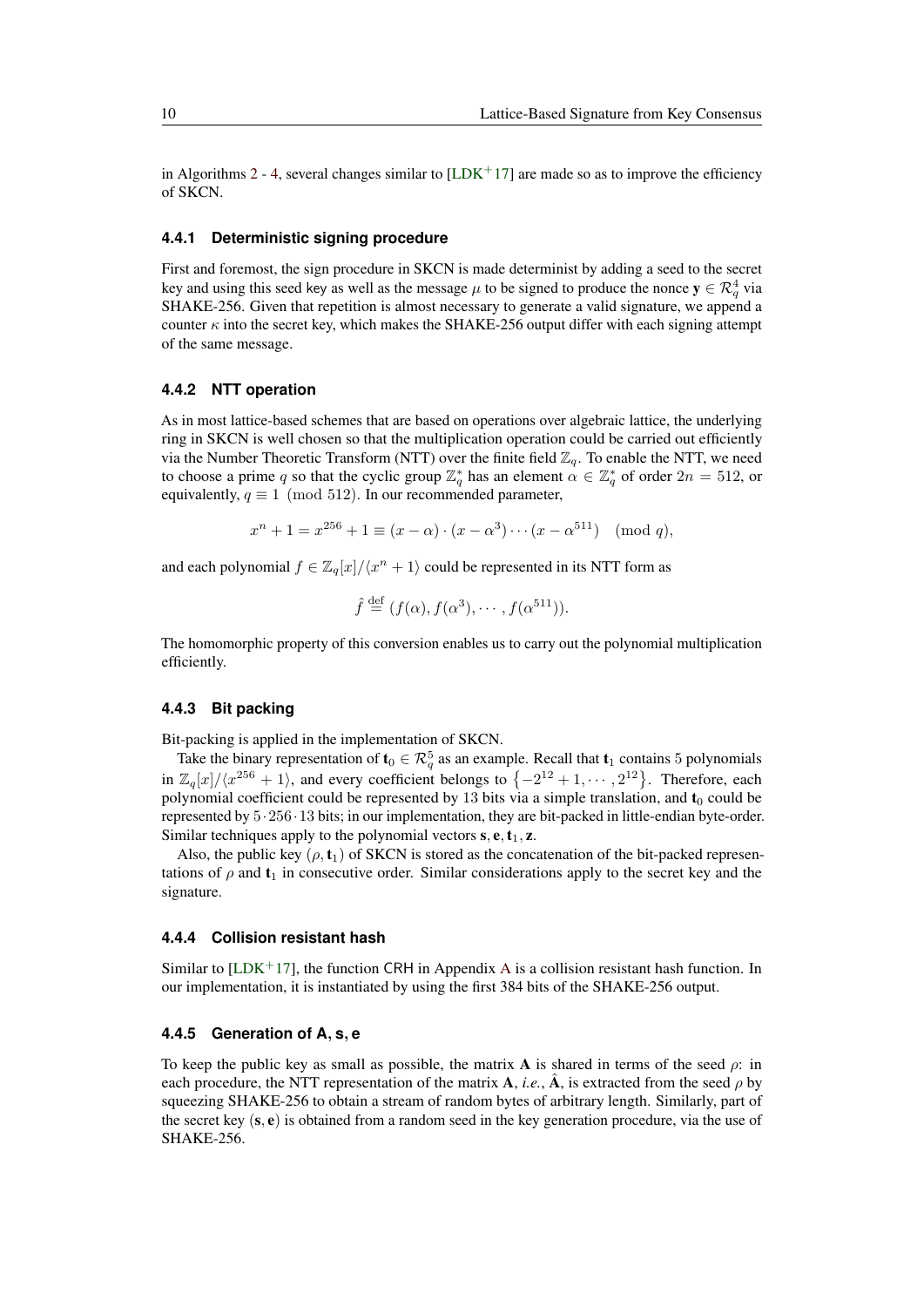| <b>Hardware / Software</b> | <b>Details</b>               |
|----------------------------|------------------------------|
| <b>Operating System</b>    | Ubuntu 18.04.3 LTS system    |
| Computer                   | Lenovo ThinkPad T480S        |
| <b>CPU</b>                 | Intel(R) Core(TM) $i7-8550U$ |
| Memory                     | 16G                          |
| Implementation of RO       | SHA-3                        |
| Compiler                   | GCC                          |
| Hyperthreading option      |                              |

<span id="page-10-0"></span>**Table 3:** The concrete harware/software details for the implementation comparison.

<span id="page-10-1"></span>

|                                       | <b>SKCN</b> | <b>Dilithium</b> |
|---------------------------------------|-------------|------------------|
| q                                     | 1952257     | 8380417          |
| $\boldsymbol{n}$                      | 256         | 256              |
| $(h,\ell)$                            | (5,4)       | (5,4)            |
| $(\eta, \eta')$                       | (2, 2)      | (5, 5)           |
| pk size (in byte)                     | 1312        | 1472             |
| $\overline{\text{sk size}}$ (in byte) | 3056        | 3504             |
| sig. size (in byte)                   | 2573        | 2701             |

 $\overline{\text{average } \# \text{ of repetitions}}$  5.7 6.6 KeyGen cycles 177707 198167 Sign cycles 859774 1056305 Verification cycles | 191645 | 201511

**Table 4:** Comparison between SKCN and Dilithium.

#### **4.4.6 Performance comparison**

We test both the implementations of SKCN and that of Dilithium under the same software/hardware environment depicted in Table [3.](#page-10-0) And the quantitative comparison between recommended-SKCN and recommended-Dilithium is summarized in Table [4.](#page-10-1)

## **5 Security Analysis of SKCN**

In this section, we analyze the security of the SKCN signature scheme. Roughly speaking, the security proof consists of two phases: In Phase I, the behavior of the signing oracle is proven to be statistically indistinguishable from that of an efficient simulator; In Phase II, we show that when the underlying hardness assumption holds, no efficient attacker can forge a valid message/signature pair with non-negligible probability, after interacting with the foregoing simulator polynomially many times.

In the following security proof, we will assume that the public key of SKCN is  $(\rho, t_1, t_0)$  instead of  $(\rho, t_1)$ , which is similar to that of Dilithium [\[DLL](#page-15-0)<sup>+</sup>17, [LDK](#page-16-0)<sup>+</sup>17].

## <span id="page-10-2"></span>**5.1 Security Proof in Phase I: the Simulator**

The simulation of the signature follows from that of  $[DLL+17]$  $[DLL+17]$ . The associated simulator for SKCN is depicted in Algorithm [5.](#page-6-3) It should be stressed that we assume the public key is t instead of  $t_1$  as well. It suffices to show that the output of the signing oracle is indistinguishable from that of the simulator. The following two facts plays an essential role for the indistinguishability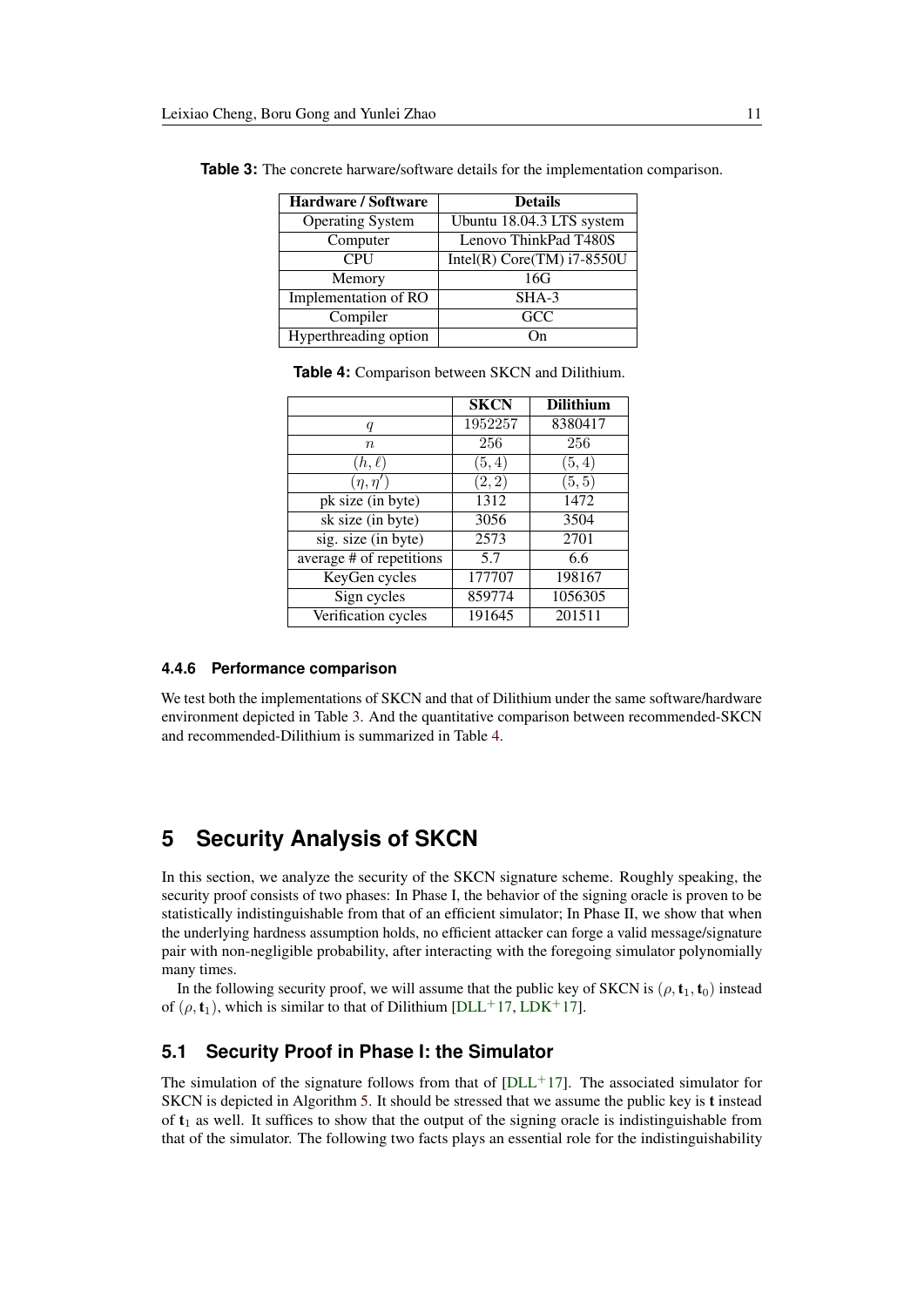proof. First, in the real signing algorithm, we have  $Pr[\mathbf{z}, c] = Pr[c] \cdot Pr[\mathbf{y} = \mathbf{z} - c\mathbf{s} | c]$ . Since  $\|\mathbf{z}\|_{\infty} < \lfloor q/k \rfloor - U$  and  $\|\mathbf{c}\mathbf{s}\|_{\infty} \leq U$  (with overwhelming probability), we know that  $\|\mathbf{z} - \mathbf{c}\mathbf{s}\|_{\infty} < \infty$  $\lfloor q/k \rfloor$ , then Pr[**z**, *c*] is exactly the same for every such tuple (**z**, *c*). Second, when **z** does satisfy  $\|\textsf{LowBits}_{q,k}(\mathbf{w} - c\mathbf{e})\|_{\infty} < q/2 - kU'$ , then as long as  $\|c\mathbf{e}\|_{\infty} < U'$ , we have

$$
\mathbf{r}_1 = \text{HighBits}_{q,k}(\mathbf{w} - c\mathbf{e}) = \text{HighBits}_{q,k}(\mathbf{w}) = \mathbf{w}_1
$$

by Proposition [3.](#page-5-1) Thus the simulator does not need to perform the check whether  $\mathbf{r}_1 = \mathbf{w}_1$  or not, and can always assume that it passes.

With the foregoing facts, it is routine to see that the distribution of the pair (z*, c*) generated by the simulator is statistically indistinguishable from that of the pair  $(z, c)$  generated by the signing oracle.

After that, the simulator computes  $\mathbf{r}_1$  and programs  $H(\rho, \mathbf{t}_1, \mid q \cdot \mathbf{r}_1 / k \mid, \mu) = c$ . The resulting  $(z, c)$  output by the simulator is indistinguishable from that of the real signing oracle in the security game, *provided that collision occurs with negligible probability*.

It remains to show that for each query  $\mu$ , the probability that  $H(\rho, \mathbf{t}_1, \mathbf{q} \cdot \mathbf{r}_1/k]$ ,  $\mu$ ) was programmed previously is negligible. This follows directly from the following lemma, whose proof is similar to that of [\[KLS18\]](#page-16-12).

**Lemma 2.** For every  $A \leftarrow \mathcal{R}_q^{h \times \ell}$ , we have

$$
\Pr\left[\forall {\bf w}^*_1: \Pr_{\mathbf{y} \leftarrow S^{\ell}_{\lfloor q/k \rfloor-1}}\left[\mathsf{HighBits}_{q,k}(\mathbf{A}\mathbf{y})\!=\!\mathbf{w}^*_1\right]\!\leq\!\left(\frac{q/k\!+\!1}{2\cdot\lfloor q/k \rfloor\!-\!1}\right)^n\right]>1-(n/q)^{h\ell}.
$$

*Proof.* Since the polynomial  $x^n + 1$  splits into *n* linear factors modulo *q*, the probability that for a uniform  $a \leftarrow \mathcal{R}_q$ , the probability that *a* is invertible in  $\mathcal{R}_q = \mathbb{Z}_q[x]/\langle x^n + 1 \rangle$  is  $(1 - 1/q)^n >$ 1 − *n/q*. Thus the probability that at least one of *h* $\ell$  polynomials in  $\mathbf{A} \leftarrow \mathcal{R}_q^{h \times \ell}$  is invertible is greater than  $1 - (n/q)^{h\ell}$ .

We shall now prove that for all **A** that contain at least one invertible polynomial, we will have that for all  $\mathbf{w}_1^*$ ,

$$
\Pr_{\substack{\longleftarrow S_{\lfloor q/k\rfloor-1}^{ell}}}\left[\mathsf{HighBits}_{q,k}(\mathbf{Ay})=\mathbf{w}_{1}^{*}\right]\leq\left(\frac{q/k+1}{2\cdot\lfloor q/k\rfloor-1}\right)^{n},
$$

which establishes the correctness of this lemma.

*y*←*S`*

First, let us only consider the row of A which contains the invertible polynomial. Call the elements in this row  $[a_1, \dots, a_\ell]$  and without loss of generality assume that  $a_1$  is invertible. We want to prove that for all  $w_1^*$ ,

$$
\Pr_{y \leftarrow S^{\ell}_{\lfloor q/k \rfloor-1}} \left[ \mathsf{HighBits}_{q,k}(\sum a_i y_i) = w_1^* \right] \leq \left( \frac{q/k+1}{2 \cdot \lfloor q/k \rfloor-1} \right)^n.
$$

Define *T* to be the set containing all the elements *w* such that HighBits<sub>q,k</sub>(*w*) =  $w_1^*$ . By the definition of Con in Algorithm [1,](#page-4-0) the size of *T* is upper-bounded by  $(q/k + 1)^n$ . Therefore, we can rewrite the above probability as

$$
\Pr_{\mathbf{y}\leftarrow S_{\lfloor q/k\rfloor-1}^{\ell}}\left[\sum_{i=1}^{\ell}a_{i}y_{i}\in T\right]=\Pr_{\mathbf{y}\leftarrow S_{\lfloor q/k\rfloor-1}^{\ell}}\left[y_{1}\in a_{1}^{-1}(T-\sum_{i=2}^{\ell}a_{i}y_{i})\right]\leq\left(\frac{q/k+1}{2\cdot\lfloor q/k\rfloor-1}\right)^{n},
$$

where the last inequality follows due to the fact that the size of the set  $a_1^{-1}(T - \sum_{i=2}^{\ell} a_i y_i)$  is the same as that of *T*, and the size of the set  $S^{\ell}_{\lfloor q/k \rfloor - 1}$  is exactly  $(2 \cdot \lfloor q/k \rfloor - 1)^n$ .

It should be stressed that, both inequalities  $\left(\frac{q/k+1}{2|q/k|}\right)$  $\frac{q/k+1}{2\lfloor q/k\rfloor-1}$ <sup>n</sup>  $\ll 2^{-128}$  and  $(n/q)^{h\ell} \ll 2^{-128}$  holds for our set of recommended parameters depicted in Table [1.](#page-8-0)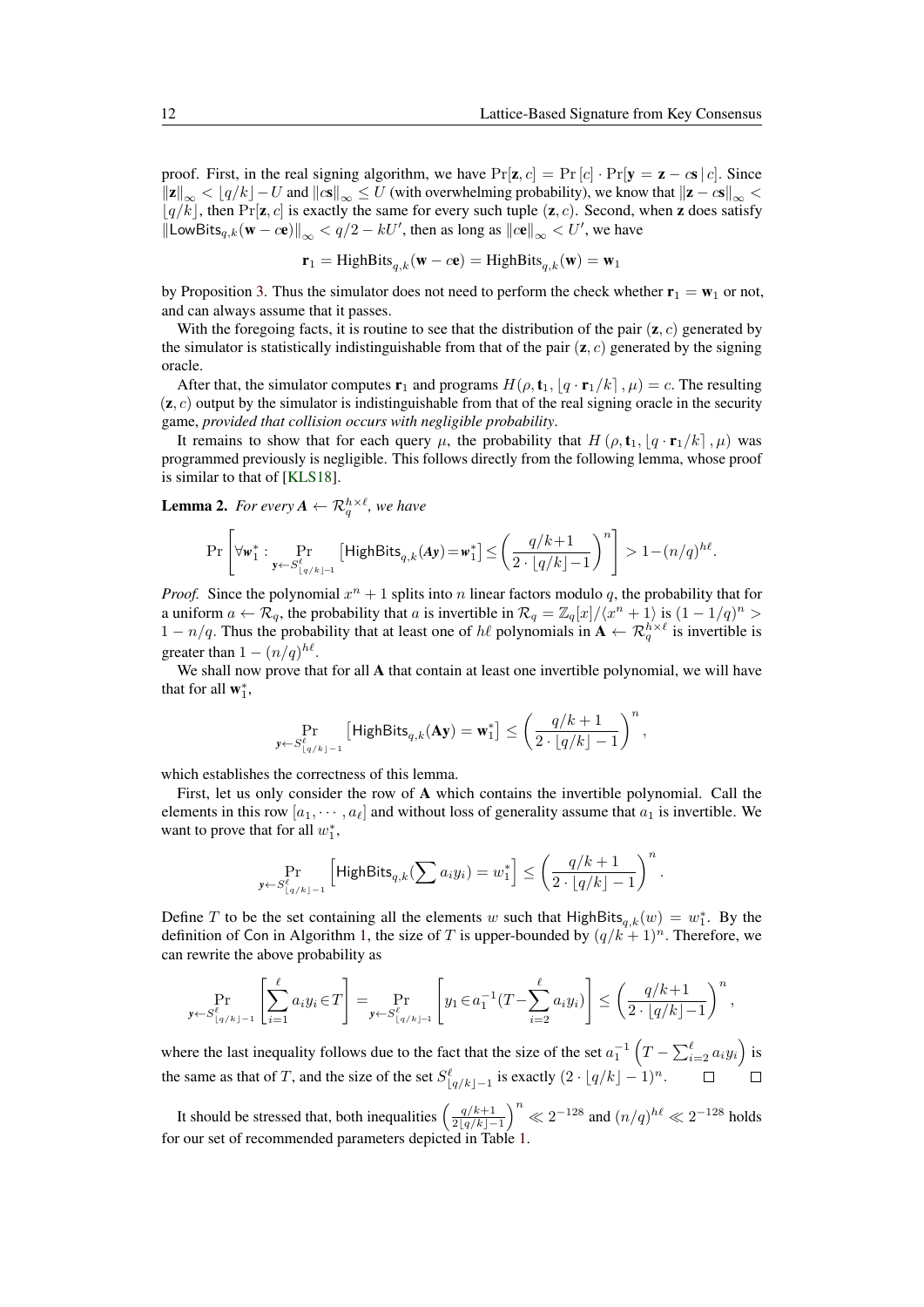### <span id="page-12-0"></span>**5.2 Security Proof in Phase II**

By applying forking lemma, we can show SKCN is strongly existentially unforgeable under adaptive chosen-message attacks in the random oracle model, provided that the parameters are appropriately chosen and the underlying MLWE and MSIS (in *`*<sup>∞</sup> norm) assumptions hold. However, this proof is not tight, and cannot be directly applied into the quantum setting. In contrast, in this section, we shall develop a quantum reduction of SKCN that is tight in nature by introducing another new underlying hardness assumption for SKCN, as is done in  $[DLL+17, LDK+17]$  $[DLL+17, LDK+17]$  $[DLL+17, LDK+17]$  $[DLL+17, LDK+17]$ .

As is observed in  $[DL+17, LDK+17]$  $[DL+17, LDK+17]$  $[DL+17, LDK+17]$ , no counter-examples of schemes whose security is actually affected by the non-tightness of the reduction has been proposed. The main reason for this absence of counter-examples lies in that there is an intermediate problem which is tightly equivalent, to the UF-CMA security of the signature scheme. What is more, this equivalence still holds even under in quantum settings. Compared with classical hardness problems, this problem is essentially a *convolution* of the underlying mathematical problem with a cryptographic hash function  $H(\cdot)$ . As is justified in [\[LDK](#page-16-0)<sup>+</sup>17], as long as there is no relationship between the structure of the math problem and the hash function  $H(\cdot)$ , solving this intermediate problem is not easier than solving the mathematical problem alone. In our setting, this intermediate problem is called the SelfTargetMSIS problem, which is to be defined later.

### **5.3 The SelfTargetMSIS Problem, and Quantum Security of SKCN**

We follow the definition in [\[LDK](#page-16-0)<sup>+</sup>17]. Assume  $H: \{0,1\}^* \rightarrow B_{60}$  is a cryptographic hash function. For a given adversary A, it is given a random  $A \leftarrow \mathcal{R}_q^{h \times \ell}$  and access to the quantum random oracle  $H(\cdot)$ , and is asked to output a pair  $(\mathbf{y} = ([\mathbf{r}, c]^T, \mu))$  such that  $0 \le ||\mathbf{y}||_{\infty} \le \gamma$ ,  $H(\mu, [\mathbf{I}, \mathbf{A}] \cdot \mathbf{y}) = c$ . In other words, the adversary *A* is asked to solve the *SelfTargetMSIS* problem. In this work, let Adv $_{H,h,\ell,\gamma}^{\text{SelfTargetMSIS}}(A)$  denote the probability that *A* solves the given SelfTargetMSIS problem successfully.

Similar to results in  $[LDK+17]$  $[LDK+17]$ , given the similarity between SKCN and Dilithium, it follows from [\[KLS18\]](#page-16-12) that when  $H(\cdot)$  is modeled as quantum random oracle, the probability a given efficient adversary *A* breaks the SEU-CMA security of SKCN is

$$
\mathsf{Adv}_{\mathsf{SKCN}}^{\mathsf{SUF-CMA}}(A) \quad \leq \quad \mathsf{Adv}_{h,\ell,D}^{\mathsf{MLWE}}(B) + \mathsf{Adv}_{H,h,\ell+1,\zeta}^{\mathsf{SelfTargetMSIS}}(C) + \mathsf{Adv}_{h,\ell,\zeta'}^{\mathsf{MSIS}}(D) + 2^{-254},
$$

where *D* denotes the uniform distribution over  $S_\eta$ , and

$$
\zeta = \max(\lfloor q/k \rfloor - U, \lfloor q/k \rfloor + 1 + 60 \cdot 2^{d-1}), \zeta' = \max(2 \cdot (\lfloor q/k \rfloor - U), 2\lfloor q/k \rfloor + 2).
$$

Similar to Dilithium, SKCN is built upon three underlying hardness assumptions: intuitively, the MLWE assumption is needed to protect against key-recovery attack, the SelfTargetMSIS is the assumption upon which new message forgery is based, and the MSIS assumption is needed for *strong* unforgeability instead of standard unforgeability.

Note that the simulation proof in Section [5.1](#page-10-2) holds even in quantum setting; equivalently, if an adversary having quantum access to  $H(\cdot)$  and classical access to a signing oracle can produce a forgery of a new message, then there is also an adversary who can produce a forgery after interacting with the simulator defined in Section [5.1.](#page-10-2) When MLWE assumption holds with the distribution *D*, it remains for us to analyze the following experiment: for an efficient adversary *A*, it is given a random  $(A, t)$ , and is asked to output a valid message/signature pair  $(\mu, (z, c, h))$  such  $\text{that } \|\mathbf{z}\|_{\infty} < \lfloor q/k \rfloor - U, H(\mu, \text{UseHint}_{q,k}(\mathbf{h}, \mathbf{Az}-c\mathbf{t}_1 \cdot 2^d)) = c, \|\mathbf{h}\|_1 \leq \omega.$ 

It follows from the properties presented in Section [3](#page-3-0) that

$$
\mathbf{Az} - c\mathbf{t}_1 \cdot 2^d + \mathbf{u} = \lfloor q/k \rfloor \cdot \mathsf{UseHint}_{q,k}(\mathbf{h}, \mathbf{Az} - c\mathbf{t}_1 \cdot 2^d) = \mathbf{Az} - c\mathbf{t} + \mathbf{u}',
$$

where  $\|\mathbf{u}'\|_{\infty} \leq \|\mathbf{u}\|_{\infty} + \|c \cdot \mathbf{t}_0\|_{\infty} \leq 60 \cdot 2^{d-1} + \lfloor q/k \rfloor$  . In sum, to forge a valid message/signature pair means to find  $z, c, u', \mu$  such that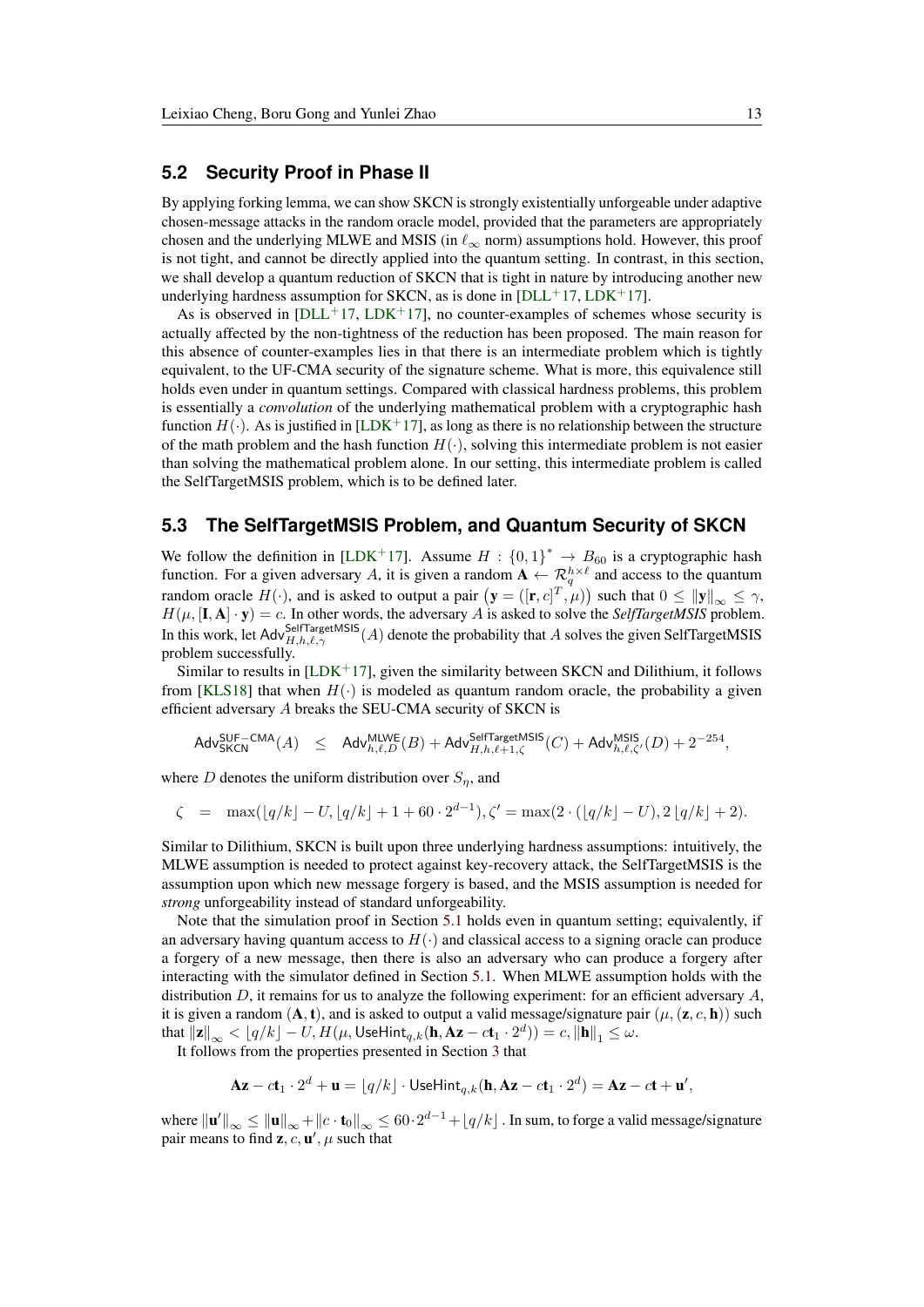- $||\mathbf{z}||_{\infty} < [q/k] U$ ; and
- $||c||_{\infty} = 1$ ; and
- $\|\mathbf{u}'\|_{\infty} < 2 \lfloor q/k \rfloor$ ; and
- $c = H(\mu, Az + ct + u' \cdot \frac{1}{\lfloor q/k \rfloor}).$

This is the SelfTargetMSIS problem defined previously.

As is analyzed in  $[LDK^+17]$  $[LDK^+17]$ , the only way to solving the SelfTargetMSIS problem appears to be picking some  $\mathbf{w} \in \mathcal{R}_q^h$ , computing  $H(\mu, \mathbf{w}) = c$ , and then finding the feasible **z**, **u**' such that  $Az + u' = w + ct$ . And forging a valid forgery in the UF-CMA security of SKCN is finding some **z**, **u**' such that  $||\mathbf{z}||_{\infty} \leq \lfloor q/k \rfloor - U, ||\mathbf{u}'||_{\infty} \leq 60 \cdot 2^{d-1} + \lfloor q/k \rfloor$ , and  $\mathbf{A}\mathbf{z} + \mathbf{u}' = \mathbf{t}'$  for some pre-defined  $t'$ .

Finally comes to the strong unforgeability of SKCN. In quantum setting, the analysis is similar to that of  $[DLL+17, LDK+17]$  $[DLL+17, LDK+17]$  $[DLL+17, LDK+17]$  $[DLL+17, LDK+17]$ . In addition to the foregoing possible forgery, an extra one needs considering for the strong unforgeability, *i.e.*, when the adversary sees a valid message/signature pair  $(\mu, (\mathbf{z}, c, \mathbf{h}))$  and then aims to forge another valid pair  $(\mu, (\mathbf{z}', c, \mathbf{h}'))$ . In this special case, a successful forgery means the adversary obtains two valid signatures such that

UseHint<sub>q,k</sub>(
$$
\mathbf{h}, \mathbf{A}\mathbf{z} - c\mathbf{t}_1 \cdot 2^d
$$
) =  $\mathbf{w}_1$  = UseHint<sub>q,k</sub>( $\mathbf{h}', \mathbf{A}\mathbf{z}' - c\mathbf{t}_1 \cdot 2^d$ ).

It is routine to see  $z \neq z'$ . Therefore,

$$
\left\|\mathbf{Az}-c\mathbf{t}_1\cdot 2^d-\mathbf{w}_1\cdot\lfloor q/k\rfloor\right\|_{\infty},\left\|\mathbf{Az}'-c\mathbf{t}_1\cdot 2^d-\mathbf{w}_1\cdot\lfloor q/k\rfloor\right\|_{\infty}\leq\lfloor q/k\rfloor+1.
$$

It follows from the triangular inequality that  $\|\mathbf{A} \cdot \Delta \mathbf{z}\|_{\infty} \leq 2 \lfloor q/k \rfloor + 2$ , where  $\Delta \mathbf{z} \stackrel{\text{def}}{=} (\mathbf{z} - \mathbf{z}')$ satisfies  $\|\Delta \mathbf{z}\|_{\infty} \leq 2(|q/k| - U)$ . The hardness of this reduced problem is thus guaranteed by the hardness of the Module-SIS problem (in the  $\ell_{\infty}$ -norm).

## **6 Concrete Security Analysis**

In this section, we analyze how to conduct the concrete security analysis of SKCN. As mentioned previously, we estimate the concrete hardness of SKCN by following the same methodology proposed in  $[LDK<sup>+</sup>17]$  $[LDK<sup>+</sup>17]$ , and the result shows our recommended-SKCN achieves the same (quantum) security level as that of recommended-Dilithium.

For our signature schemes, two types of important attacks should be taken into consideration: the key-recovery attack which aims to recover the secret key, with the given associated public key; the forgery attack which tries to forge a signature in the security game of SEU-CMA. To our knowledge, the best known algorithms to implement these two attack both involve the lattice basis reduction as well as the Core-SVP problem.

## **6.1 Lattice Basis Reduction, BKZ Algorithm, and Core-SVP Problem**

Given our recommended parameter, in practice the best known algorithm for finding a "short" nonzero vector in *Euclidean* lattices is the BKZ algorithm as well as its variants, which outperforms the combinatorial attacks (*e.g.*, the BKW attack [\[BKW03\]](#page-15-10)) and algebraic attacks (*e.g.*, the Arora-Ge algorithm [\[AG11\]](#page-14-1)).

In order to solve the SVP problem in  $\ell_2$ -norm, the BKZ algorithm solves a related yet more generic problem, *i.e.*, the lattice basis reduction problem. Generally speaking, BKZ solves the lattice basis reduction problem by making polynomial calls to a SVP oracle with block-size *b*. The hardness of lattice basis reduction problem is implied by the following two facts: to obtain a "good" basis, the BKZ algorithm should be equipped with a SVP oracle with a *large* block-size *b*; the cost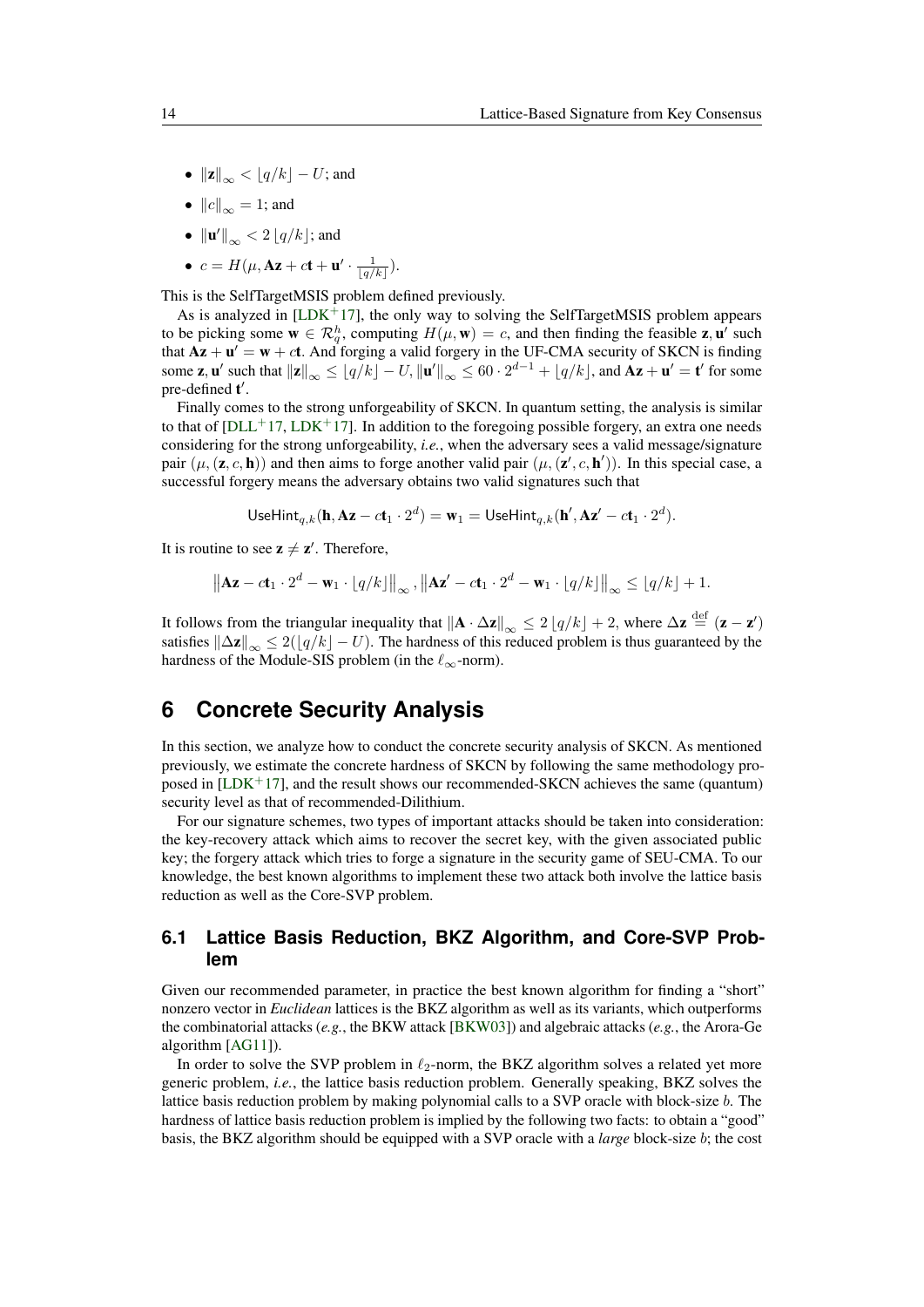of implementing the underlying SVP oracle is exponential in the block-size *b* (in fact, the best known quantum SVP solver [\[ADPS16\]](#page-14-2) runs in time  $\approx 2^{c_Q \cdot b}$ , where  $c_Q = \log_2 \sqrt{13/9} \approx 0.265$ ).

Since it is relatively difficult to analyze the upper-bound on the number of SVP calls, the Core-SVP model is thus introduced [\[ADPS16\]](#page-14-2), which identifies the cost of BKZ algorithm with the cost of one single call to an SVP oracle with block-size *b*. This pessimistic estimation implies that similar to  $[DLL+17, LDK+17]$  $[DLL+17, LDK+17]$  $[DLL+17, LDK+17]$  $[DLL+17, LDK+17]$ , our security analysis is pretty conservative.

## **6.2 Forgery Attack and Module-SIS Problem**

As indicated in Section [5.2,](#page-12-0) the forgery attack could be boiled down to solving the SelfTargetMSIS problem. To solve the SelfTargetMSIS problem, we need either to break the security of *H*(·), or to solve the MSIS problem with input  $(A, t', \beta)$ . The hardness of breaking the security of  $H(\cdot)$  is guaranteed by the assumption that  $H(\cdot)$  is modeled as a random oracle in our security proof and by the fact that the range  $B_{60}$  of  $H(\cdot)$  is roughly of size  $2^{256}$ . Hence, we concentrate our analysis on the hardness of the MSIS problem hereafter.

In essence, the MSIS problem could be seen as a variant of the SIS problem *in the*  $\ell_{\infty}$ *-norm*, which is in sharp contrast to the *ordinary* SIS problem endowed with the  $\ell_2$ -norm. Roughly speaking, a "short" vector in the  $\ell_{\infty}$ -norm is also a "short" solution in the  $\ell_{2}$ -norm, but the converse may not hold. (In fact, for our signature scheme with our recommended parameter, the solution to our SelfTargetMSIS problem has Euclidean length above q, whereas the trivial vector  $(q, 0, \dots, 0)^t$ has Euclidean length *q*, but its infinity norm is far from satisfactory.) This indicates that the problem we are confronting is intuitively much harder than the SIS problem in the  $\ell_2$ -norm.

Since BKZ algorithm works only on the Euclidean lattice, we cannot *directly* turn the MSIS instance into a Core-SVP instance. Nevertheless, we shall follow the general methodology proposed in  $[DLL+17, LDK+17]$  $[DLL+17, LDK+17]$  $[DLL+17, LDK+17]$  $[DLL+17, LDK+17]$  by sticking to using the BKZ algorithm to determine the solution in the infinity norm.

To be specific, we first narrow down the range of our analysis by choosing a subset of *w* columns, and zeroing the other dimensions of the targeted vector. Then we still seek to choose a desired "short" vector by invoking the BKZ algorithm, but no longer the first one in the output lattice basis, *e.g.*, the shortest one in the Euclidean norm. Instead, we aim to find a lattice vector whose projection in either direction is not very large, which is consistent with our purpose of finding a nonzero vector with small  $\ell_{\infty}$ -norm. When the block-size in BKZ is determined, heuristic assumptions are made so as to estimate the probability that such a desired lattice vector exists: we assume that for those dimensions that are not affected by the BKZ algorithm, the associated coordinates follow the uniform distribution modulo *q*, whereas for those dimensions that are affected by the BKZ algorithm, the associated coordinates follows the Gaussian distribution with appropriate standard deviation. Finally, the cost estimate is the inverse of that probability multiplied by the run-time of our *b*-dimensional SVP-solver  $[DLL+17, LDK+17]$  $[DLL+17, LDK+17]$  $[DLL+17, LDK+17]$  $[DLL+17, LDK+17]$ .

## **References**

- <span id="page-14-2"></span>[ADPS16] Erdem Alkim, Léo Ducas, Thomas Pöppelmann, and Peter Schwabe. Post-quantum key exchange - a new hope. In Proceedings of the 25th USENIX Security Symposium. USENIX Association, 327-343.
- <span id="page-14-1"></span>[AG11] Sanjeev Arora and Rong Ge. New Algorithms for Learning in Presence of Errors. In ICALP 2011, Part I (LNCS), Luca Aceto, Monika Henzinger, and Jiri Sgall (Eds.), Vol. 6755. Springer, Heidelberg, 403 - 415.
- <span id="page-14-0"></span>[Ajt96] M. Ajtai. Generating hard instances of lattice problems. Quaderni di Matematica, 13:1-32, 2004. Preliminary version in STOC 1996.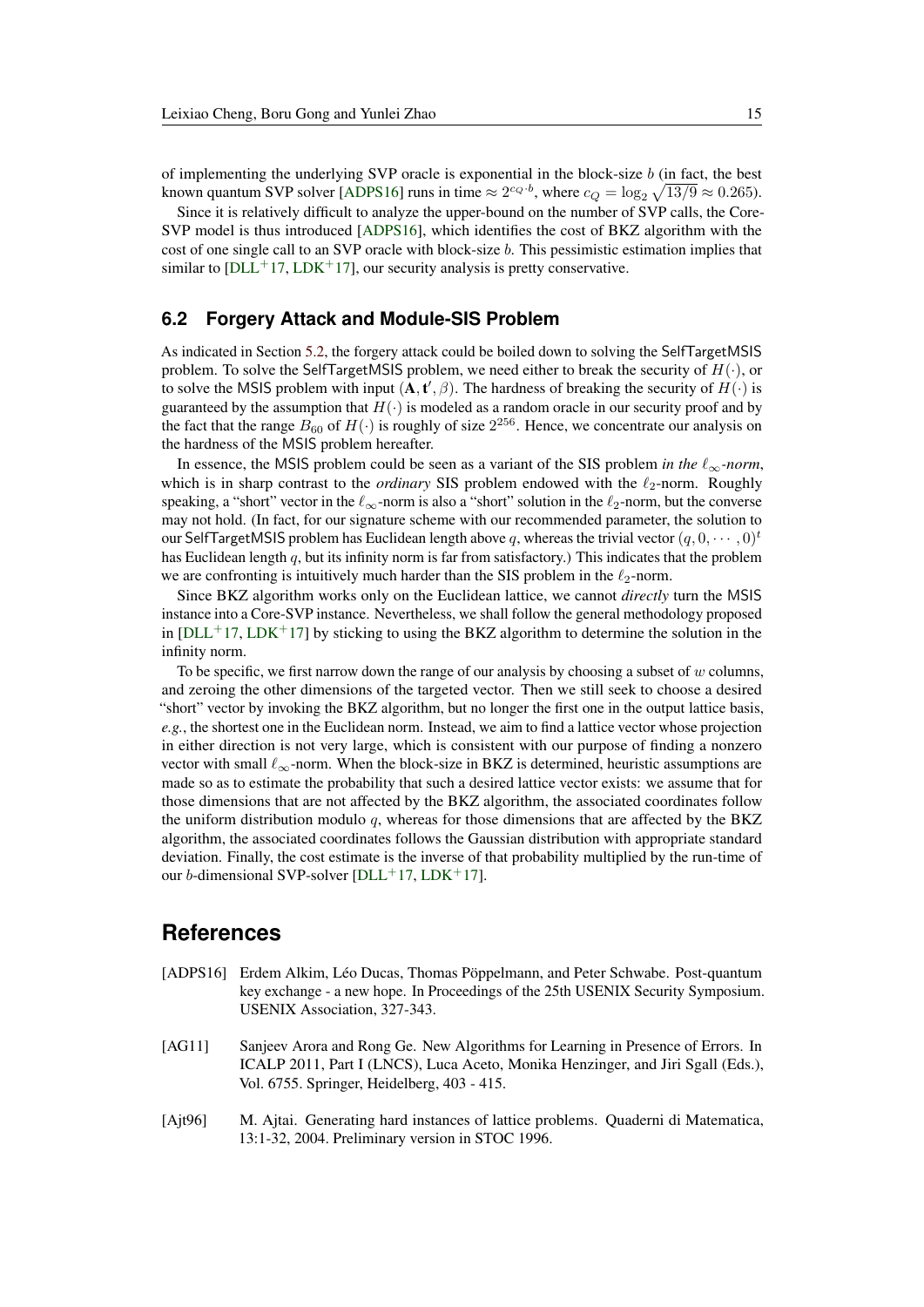- [AM18] Divesh Aggarwal and Priyanka Mukhopadhyay. Improved algorithms for the Shortest Vector Problem and the Closest Vector Problem in the infinity norm. Available at <http://arxiv.org/abs/1801.02358v2>
- <span id="page-15-1"></span>[BG14] Shi Bai and Steven D. Galbraith. An Improved Compression Technique for Signatures Based on Learning with Errors. CT-RSA 2014, LNCS Vol. 8366, pages 28-47. Springer, 2014.
- <span id="page-15-9"></span>[BCD<sup>+</sup>16] J. Bos, C. Costello, L. Ducas, I. Mironov, M. Naehrig, V. Nikolaenko, A. Raghunathan, and D. Stebila. Frodo: Take off the Ring! Practical, Quantum-Secure Key Exchange from LWE. *ACM CCS 2016*: 1006-1018.
- [BHLY16] Leon Groot Bruinderink, Andreas Hülsing, Tanja Lange, and Yuval Yarom. Flush, Gauss, and Reload - A Cache Attack on the BLISS Lattice-Based Signature Scheme. In CHES 2016 (LNCS), Benedikt Gierlichs and Axel Y. Poschmann (Eds.), Vol. 9813. Springer, Heidelberg, 323aV345.
- <span id="page-15-10"></span>[BKW03] Avrim Blum, Adam Kalai, and Hal Wasserman. Noise-tolerant learning, the parity problem, and the statistical query model. J. ACM 50(4): 506-519 (2003).
- <span id="page-15-7"></span>[BAA<sup>+</sup>17] Nina Bindel, Sedat Akleylek, Erdem Alkim, Paulo S. L. M. Barreto, Johannes Buchmann, Edward Eaton, Gus Gutoski, Juliane Kramer, Patrick Longa, Harun Polat, Jefferson E. Ricardini, Gustavo Zanon. qTESLA. Technical report, National Institute of Standards and Technology, 2017. Available at [https://csrc.nist.gov/projects/](https://csrc.nist.gov/projects/post-quantum-cryptography/round-1-submissions) [post-quantum-cryptography/round-1-submissions](https://csrc.nist.gov/projects/post-quantum-cryptography/round-1-submissions)
- <span id="page-15-3"></span>[BLP<sup>+</sup>13] Zvika Brakerski, Adeline Langlois, Chris Peikert, Oded Regev, and Damien Stehlé. Classical hardness of learning with errors. In STOC 2013, pages 575-584.
- [BN06] Mihir Bellare and Gregory Neven Multi-Signatures in the Plain Public-Key Model and a General Forking Lemma. Proceedings of the 13th Association for Computing Machinery (ACM) Conference on Computer and Communications Security (CCS), Alexandria, Virginia, 2006, pp. 390-399.
- <span id="page-15-5"></span>[BR93] M. Bellare and P. Rogaway. Random oracles are practical: A paradigm for designing efficient protocols. In 1st ACM Conference on Computer and Communications Security, pages 62-73. ACM Press, 1993.
- <span id="page-15-2"></span>[CRYSTALS] Presentation of CRYSTALS (Kyber and Dilithium) at 2018 NIST PQC standardizaiton conference. [https://csrc.nist.gov/CSRC/media/Presentations/]( https://csrc.nist.gov/CSRC/media/Presentations/Crystals-Dilithium) [Crystals-Dilithium]( https://csrc.nist.gov/CSRC/media/Presentations/Crystals-Dilithium)
- <span id="page-15-8"></span>[DXL12] J. Ding, X. Xie and X. Lin. A Simple Provably Secure Key Exchange Scheme Based on the Learning with Errors Problem. *Cryptology ePrint Archive*, Report 2012/688, 2012.
- <span id="page-15-6"></span>[DDLL13] Léo Ducas, Alain Durmus, Tancrède Lepoint, and Vadim Lyubashevsky. Lattice Signatures and Bimodal Gaussians. In CRYPTO 2013, Part I (LNCS), Ran Canetti and Juan A. Garay (Eds.), Vol. 8042. Springer, Heidelberg, 40-56.
- <span id="page-15-4"></span>[DH76] W. Diffie and M. E. Hellman. New directions in cryptography. IEEE Transactions on Information Theory, 22(6):644-654, 1976.
- <span id="page-15-0"></span>[DLL<sup>+</sup>17] Léo Ducas, Tancrède Lepoint, Vadim Lyubashevsky, Peter Schwabe, Gregor Seiler, and Damien Stehlé. CRYSTALS - Dilithium: Digital Signatures from Module Lattices. *IACR Cryptology ePrint Archive*, 2017/633, 2017.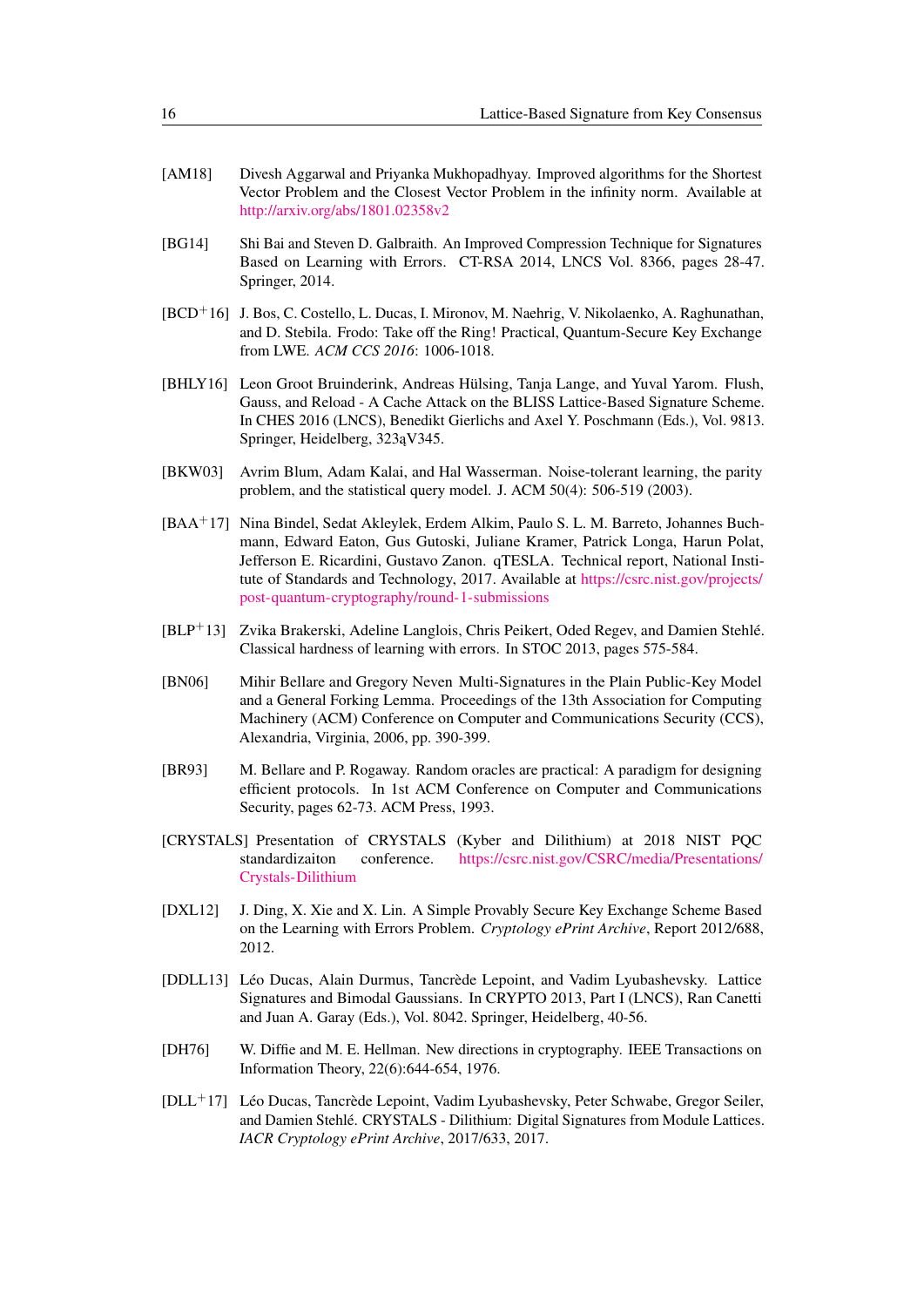- <span id="page-16-5"></span>[FS87] Amos Fiat and Adi Shamir. How to prove yourself: Practical solutions to identification and signature problems. In Andrew M. Odlyzko, editor, Advances in Cryptology CRYPTO'86, pages 186-194, Berlin, Heidelberg, 1987. Springer.
- <span id="page-16-4"></span>[GPV08] C. Gentry, C. Peikert, and V. Vaikuntanathan. Trapdoors for hard lattices and new cryptographic constructions. In STOC, pages 197 $\overline{C}$ 2008. 2008.
- <span id="page-16-3"></span>[JZ16] Zhengzhong Jin and Yunlei Zhao. Optimal Key Consensus in Presence of Noise. In CoRR, Vol. abs/1611.06150, 2016. Available at <http://arxiv.org/abs/1611.06150> Extended abstract in ACNS 2019 (Best Student Paper), pages 302-322, springer 2019.
- [KCL17] Yunlei Zhao, Zhengzhong Jin, Boru Gong, and Guangye Sui. KCL. Technical report, National Institute of Standards and Technology, 2017. Available at [https://csrc.nist.](https://csrc.nist.gov/projects/post-quantum-cryptography/round-1-submissions) [gov/projects/post-quantum-cryptography/round-1-submissions](https://csrc.nist.gov/projects/post-quantum-cryptography/round-1-submissions)
- <span id="page-16-12"></span>[KLS18] Eike Kiltz, Vadim Lyubashevsky, and Christian Schaffner. A concrete treatment of Fiat-Shamir signatures in the quantum random-oracle model. Advances in Cryptology - EUROCRYPT 2018 - 37th Annual International Conference on the Theory and Applications of Cryptographic Techniques, Tel Aviv, Israel, April 29 - May 3, 2018 Proceedings, Part III, pages 552-586.
- <span id="page-16-0"></span>[LDK<sup>+</sup>17] Vadim Lyubashevsky, Leo Ducas, Eike Kiltz, Tancrede Lepoint, Peter Schwabe, Gregor Seiler, and Damien Stehle. Crystals-dilithium. Technical report, National Institute of Standards and Technology, 2017. Available at [https://csrc.nist.gov/projects/post](https://csrc.nist.gov/projects/post-quantum-cryptography/round-1-submissions)[quantum-cryptography/round-1-submissions](https://csrc.nist.gov/projects/post-quantum-cryptography/round-1-submissions)
- <span id="page-16-11"></span>[LM06] Vadim Lyubashevsky and Daniele Micciancio. Generalized Compact Knapsacks Are Collision Resistant. In ICALP 2006, Part II (LNCS), Michele Bugliesi, Bart Preneel, Vladimiro Sassone, and Ingo Wegener (Eds.), Vol. 4052. Springer, Heidelberg, 144-155.
- <span id="page-16-7"></span>[LPR10] Vadim Lyubashevsky, Chris Peikert, and Oded Regev. On Ideal Lattices and Learning with Errors over Rings. In EUROCRYPT 2010 (LNCS), Henri Gilbert (Ed.), Vol. 6110. Springer, Heidelberg, 1-23.
- <span id="page-16-10"></span>[LS15] Adeline Langlois and Damien Stehlé. Worst-case to average-case reductions for module lattices. Des. Codes Cryptography 75, 3 (2015), 565-599.
- <span id="page-16-8"></span>[LP11] R. Lindner and C. Peikert. Better Key Sizes (and Attacks) for LWE-Based Encryption. *CT-RSA 2011*: 319-339.
- <span id="page-16-1"></span>[Lyu09] Vadim Lyubashevsky. Fiat-Shamir with Aborts: Applications to Lattice and Factoring-Based Signatures. ASIACRYPT 2009: 598-616.
- <span id="page-16-2"></span>[Lyu12] Vadim Lyubashevsky. Lattice Signatures without Trapdoors. In EUROCRYPT 2012 (LNCS), David Pointcheval and Thomas Johansson (Eds.), Vol. 7237. Springer, Heidelberg, 738-755.
- [NV08] Phong Q Nguyen and Thomas Vidick. Sieve algorithms for the shortest vector problem are practical. Journal of Mathematical Cryptology, 2(2):181-207, 2008.
- <span id="page-16-6"></span>[NIST] NIST. Post-Quantum Cryptography Standardization. [https://csrc.nist.gov/Projects/](https://csrc.nist.gov/Projects/Post-Quantum-Cryptography/Post-Quantum-Cryptography-Standardization) [Post-Quantum-Cryptography/Post-Quantum-Cryptography-Standardization](https://csrc.nist.gov/Projects/Post-Quantum-Cryptography/Post-Quantum-Cryptography-Standardization)
- <span id="page-16-9"></span>[Pei14] C. Peikert. Lattice Cryptography for the Internet. *PQCrypto 2014*: 197-219.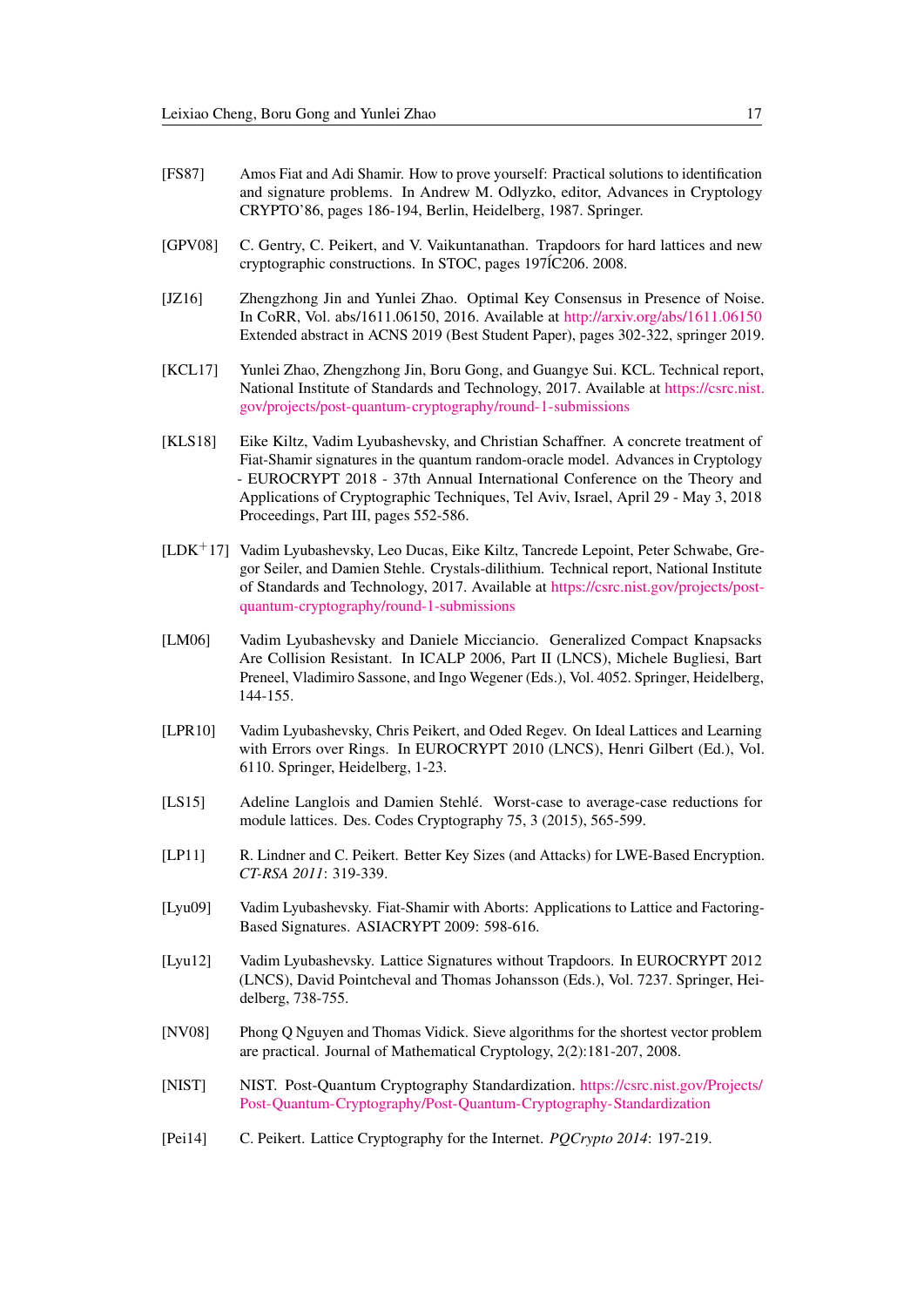- <span id="page-17-1"></span>[PFH<sup>+</sup>17] Thomas Prest, Pierre-Alain Fouque, Jeffrey Hoffstein, Paul Kirchner, Vadim Lyubashevsky, Thomas Pornin, Thomas Ricosset, Gregor Seiler, William Whyte, Zhenfei Zhang Falcon. Technical report, National Institute of Standards and Technology, 2017. Available at [https://csrc.nist.gov/projects/post-quantum-cryptography/](https://csrc.nist.gov/projects/post-quantum-cryptography/round-1-submissions) [round-1-submissions](https://csrc.nist.gov/projects/post-quantum-cryptography/round-1-submissions)
- [Pes16] Peter Pessl. Analyzing the Shuffling Side-Channel Countermeasure for Lattice-Based Signatures. In INDOCRYPT 2016 (LNCS), Orr Dunkelman and Somitra Kumar Sanadhya (Eds.), Vol. 10095.
- <span id="page-17-3"></span>[PR06] Chris Peikert and Alon Rosen. Efficient Collision-Resistant Hashing from Worst-Case Assumptions on Cyclic Lattices. In TCC 2006 (LNCS), Shai Halevi and Tal Rabin (Eds.), Vol. 3876. Springer, Heidelberg, 145-166.
- <span id="page-17-0"></span>[Reg09] O. Regev. On Lattices, Learning with Errors, Random Linear Codes, and Cryptography. *Journal of the ACM (JACM)*, Volume 56, Issue 6, pages 34, 2009.
- <span id="page-17-2"></span>[ZCHW17] Zhenfei Zhang, Cong Chen, Jeffrey Hoffstein, William Whyte. pqNTRUSign Technical report, National Institute of Standards and Technology, 2017. Available at <https://csrc.nist.gov/projects/post-quantum-cryptography/round-1-submissions>